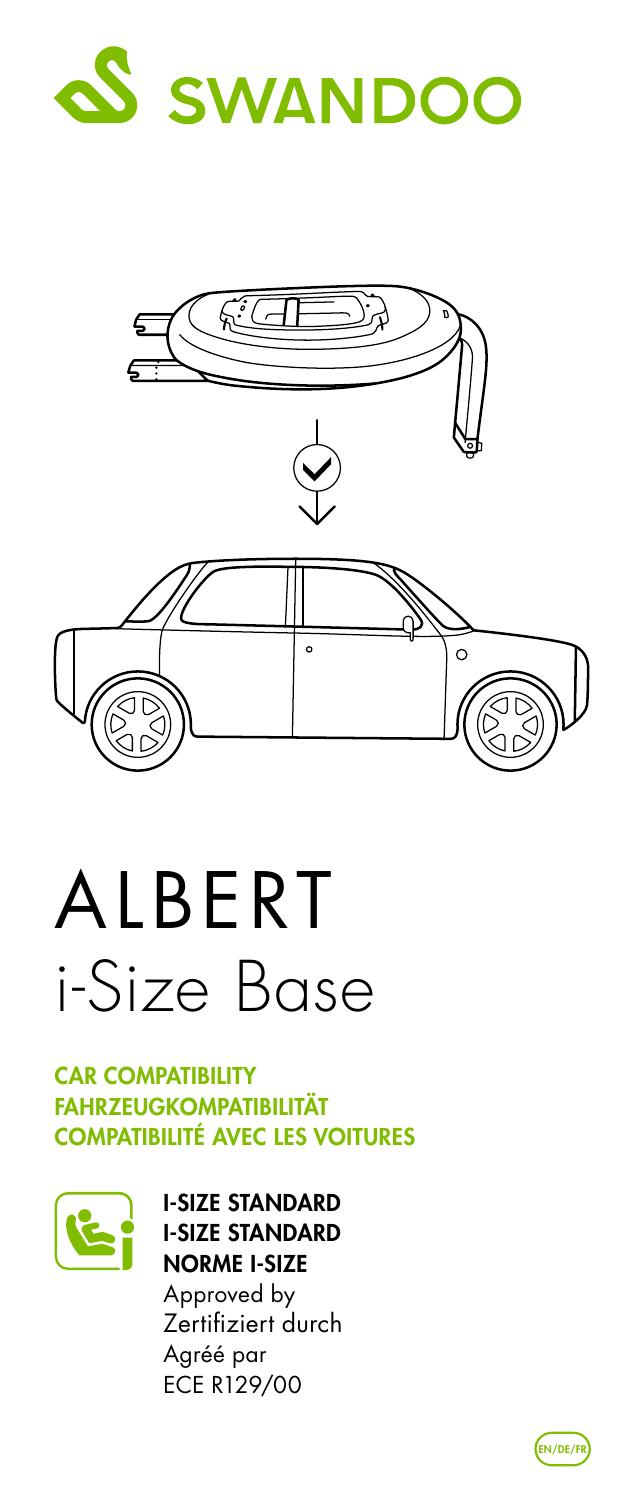



Please check your vehicle manufacturer's handbook. To find out if the base fits your car, please check swandoo.com/albert-isofix

Bitte lesen Sie das Benutzerhandbuch Ihres Fahrzeugs. Besuchen Sie swandoo.com/ albert-isofix um herauszufinden, ob die Base in Ihr Fahrzeug passt.

Veuillez consulter le livret du constructeur de votre véhicule. Pour découvrir si la base est adaptée à votre voiture, veuillez consulter swandoo.com/albertisofix

This is an "I-Size" Child Restraint System. It is approved to Regulation No. 129.00 for use in "i-Size compatible" vehicles.

If in doubt, consult either the child restraint manufacturer or the retailer.

Dies ist ein "i-Size" Rückhaltesystem für Kinder. Es ist laut der Regulierung Nr. 129.00 für die Nutzung in "i-Size"-kompatiblen Fahrzeugen zertifiziert.

Setzen Sie sich im Zweifelsfall mit dem Hersteller oder Händler des Kindersitzes in Verbindung.

Ceci est un système de retenue pour enfant "I-Size". Il est agréé par le Règlement n° 129.00 pour l'utilisation dans des véhicules "compatibles avec i-Size".

En cas de doute, veuillez consulter le fabricant du dispositif de retenue pour enfant ou le distributeur.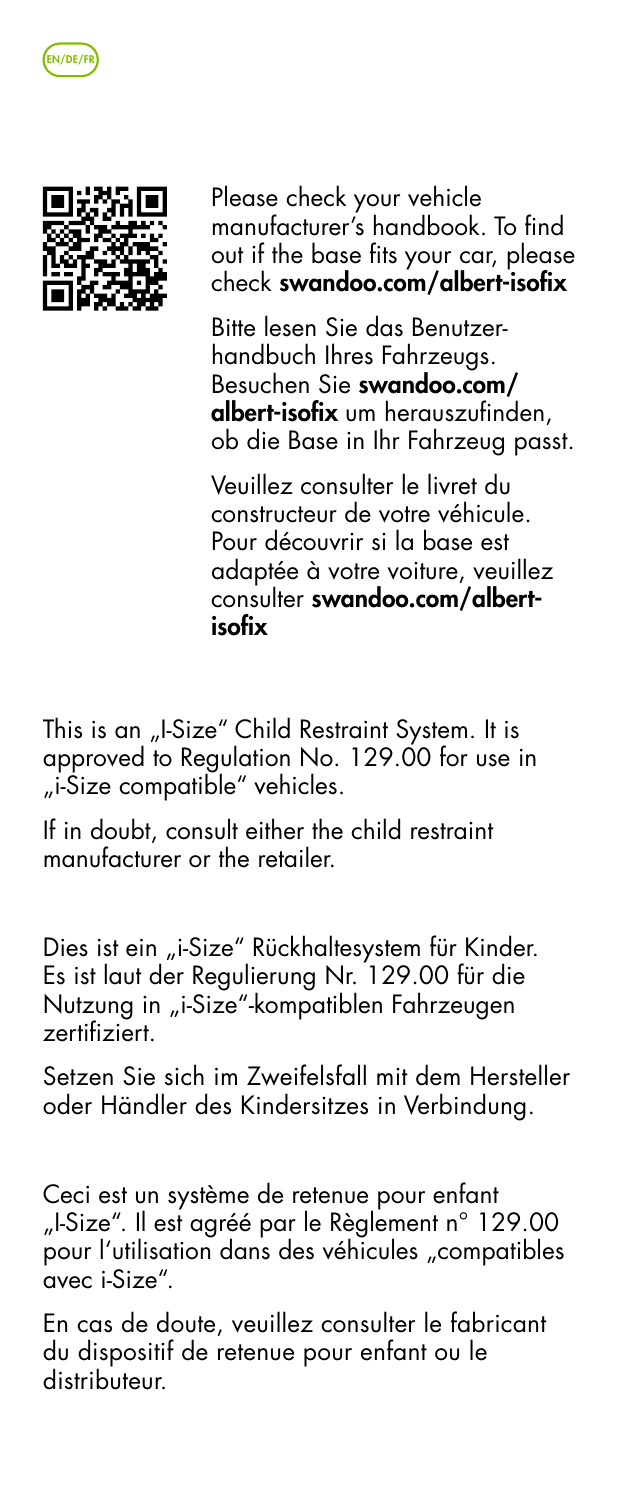



• Yes

Ja

Oui

 Yes, but do not use on a passenger seat with an activated front airbag!

Ja, aber verwenden Sie das System nicht auf einem Beifahrersitz mit aktiviertem Front Airbag!

Oui, mais ne l'utilisez pas sur un siège passager avec un airbag frontal activé !

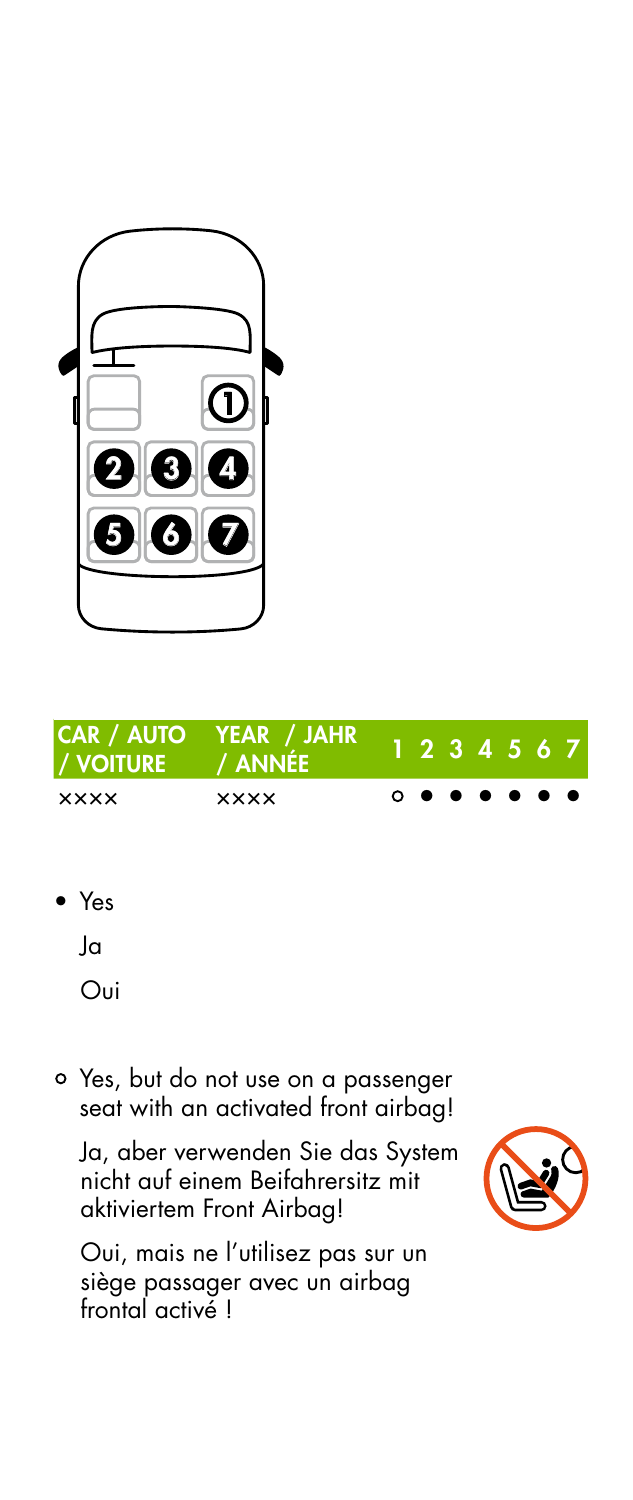## **INDEX**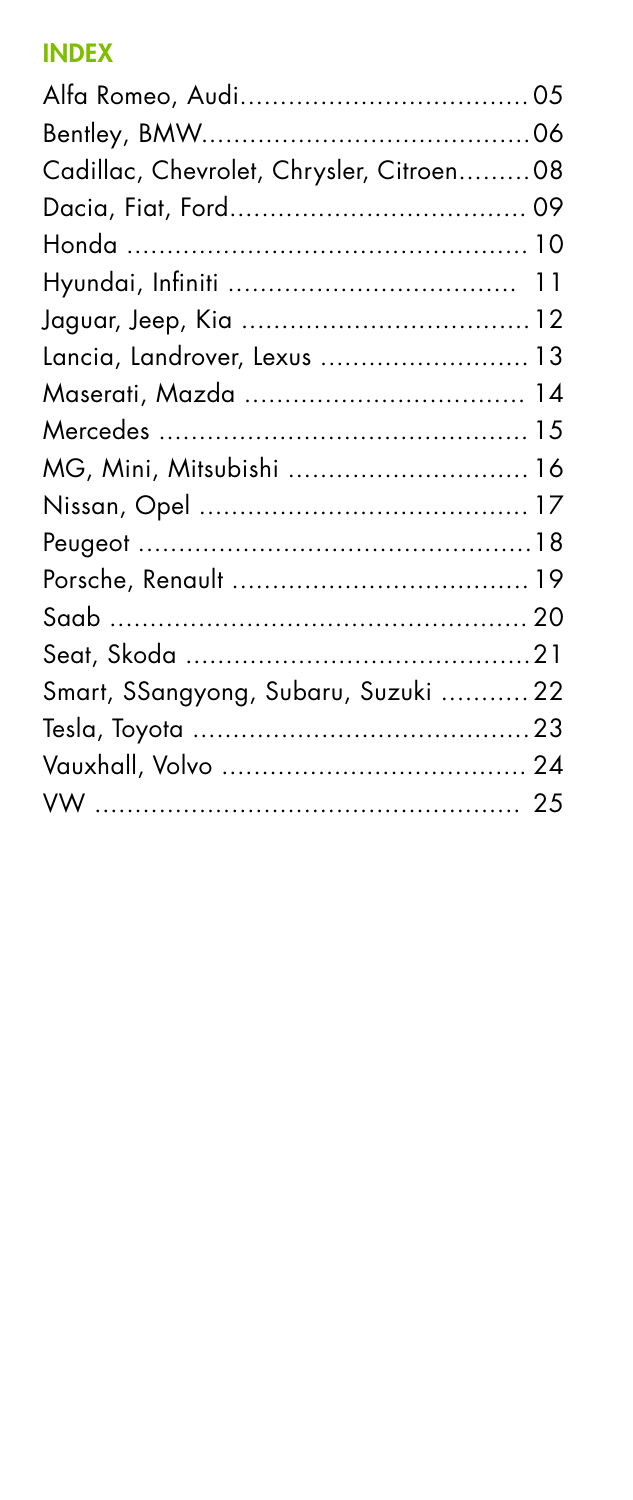| <b>ALFA ROMEO</b> |            | 1234    |  |
|-------------------|------------|---------|--|
| Giulia            | 2017 >     |         |  |
| Giulietta         | $2010 \ge$ |         |  |
| Stelvio           | 2017 >     |         |  |
| MiTo              | 2008       | 0.0.0.0 |  |

| <b>AUDI</b>         |                  |         |                | 1234 |           |
|---------------------|------------------|---------|----------------|------|-----------|
| A3 Hatch            | 2012 >           | $\circ$ | $\bullet$      |      |           |
| A3                  | 1996 -           |         |                |      |           |
|                     | 2003             |         |                |      |           |
| A <sub>3</sub>      | $2004 -$<br>2011 |         |                |      |           |
| A3/S3               | 2012 >           |         | $^{\circ}$     |      |           |
| A3 e-Tron Sportback | 2015 >           | $\circ$ |                |      |           |
| A3/S3 Saloon        | 2014 >           |         | $\circ\bullet$ |      |           |
|                     | $2005 -$         |         |                |      |           |
| AA                  | 2009             |         |                |      |           |
| A4/S4               | 2015 >           |         | ٠              |      | $\bullet$ |
| A4 Avant            | 2016 >           |         |                |      |           |
| A4 Allroad          | $2008 -$         |         |                |      |           |
|                     | 2016             |         |                |      |           |
| A4/S4 Avant         | $2008 -$<br>2016 |         |                |      |           |
| A4/S4 Saloon        | $2008 -$         |         |                |      |           |
|                     | 2016             |         |                |      |           |
| A5/S5 Coupe         | 2016 >           |         | $\bullet$      |      |           |
| A5/S5 Coupe         | $2009 -$         |         |                |      |           |
|                     | 2016             |         |                |      |           |
| A5/S5 Sportback     | $2009 -$<br>2016 |         |                |      |           |
| A5/S5 Sportback     | 2017 >           |         |                |      |           |
| A5/S5 Cabriolet     | 2017 >           |         |                |      |           |
|                     | $2011 -$         |         |                |      |           |
| A6 Allroad          | 2016             |         |                |      |           |
| A6/S6 Avant         | $2011 -$         |         |                |      |           |
|                     | 2016             |         |                |      |           |
| A6/S6               | $2011 -$         |         |                |      |           |
|                     | 2016             |         |                |      |           |
| A6/S6               | 2016 >           |         |                |      |           |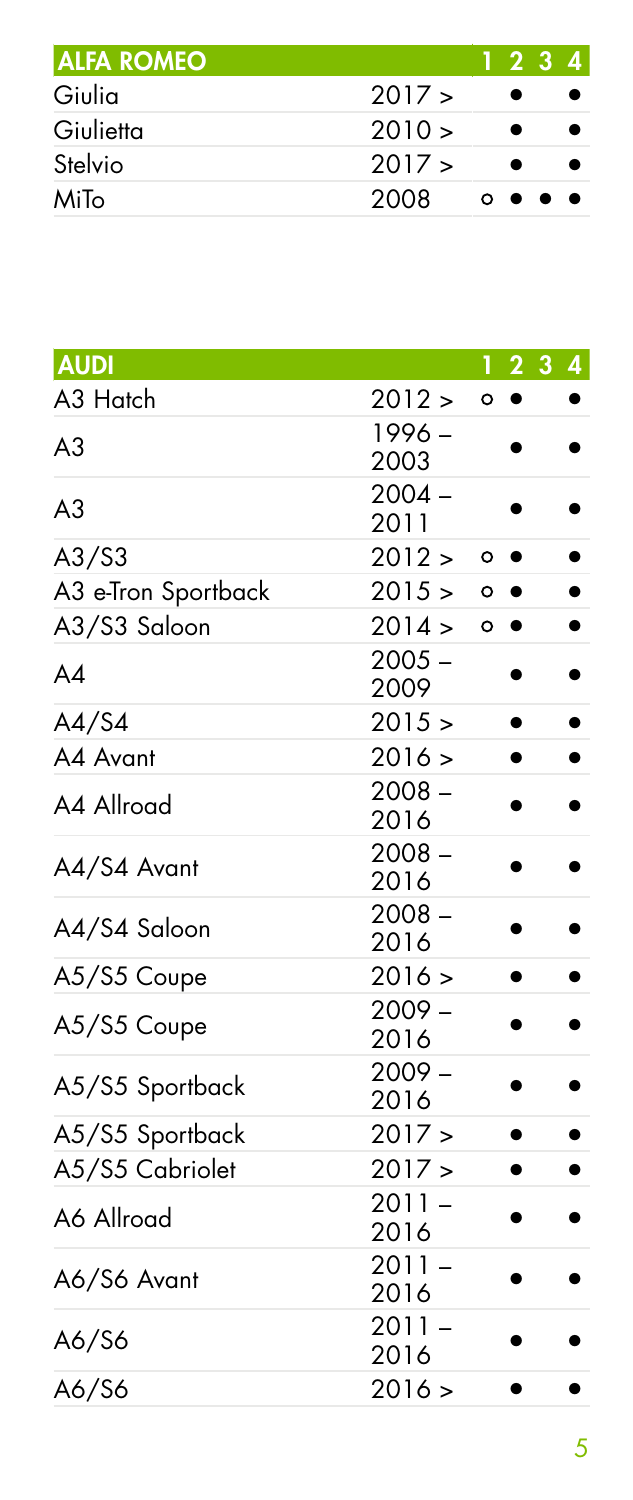| <b>AUDI</b>     |                  |         | 1234 |  |
|-----------------|------------------|---------|------|--|
| A6 Allroad      | 2016 >           |         |      |  |
| A7/S7 Sportback | $2011 -$<br>2015 |         |      |  |
| A7/S7 Sportback | $2016 -$<br>2018 |         |      |  |
| A7/S7 Sportback | 2018 >           | o       |      |  |
| A8/S8           | $2011 -$<br>2017 |         |      |  |
| A8/S8           | 2018 >           |         |      |  |
| Q2              | 2016 >           | $\circ$ |      |  |
| Q3              | 2013 >           | $\circ$ |      |  |
| Q5/SQ5          | $2008 -$<br>2012 |         |      |  |
| Q5/SQ5          | $2012 -$<br>2016 |         |      |  |
| Q5/SQ5          | 2017 >           |         |      |  |
| QZ              | $2006 -$<br>2015 |         |      |  |
| Q7/SQ7          | 2015 >           |         |      |  |
| Q8/SQ8          | 2018 >           |         |      |  |

| <b>BENTLEY</b>             |                  |         | 1 2 3 4 |  |
|----------------------------|------------------|---------|---------|--|
| Continental GT             | 2003 -<br>2012   | $\circ$ |         |  |
| Continental Flying Spur    | $2005 -$<br>2012 |         |         |  |
| Continental GT Convertible | 2006 -<br>2012   | O       |         |  |
| Mulsanne                   | 2010 >           |         |         |  |

| <b>BMW</b>      |                  | 1 2 3 4 |  |
|-----------------|------------------|---------|--|
| 1-Series 5dr    | $2004 -$<br>2011 |         |  |
| 1-Series Cabrio | $2008 -$<br>2015 |         |  |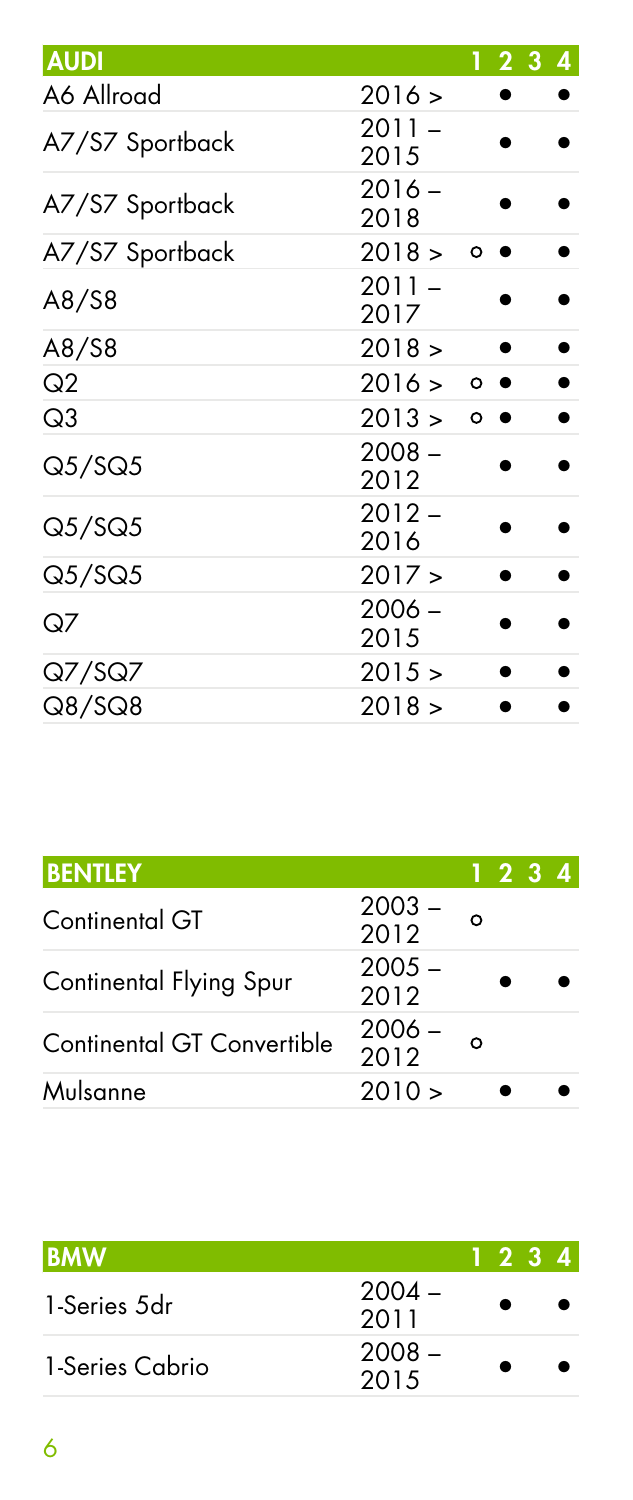| <b>BMW</b>                |                  |         | 2 <sub>3</sub> |  |
|---------------------------|------------------|---------|----------------|--|
| 1-Series Coupe            | $2008 -$<br>2015 |         |                |  |
| 1-Series (F20)            | 2011 >           |         | $\bullet$      |  |
| 2-Series AC-T             | 2015 >           |         | $\bullet$      |  |
| 2-Series Coupe            | 2014 >           |         | $\bullet$      |  |
| 3-Series                  | $2005 -$<br>2011 |         |                |  |
| 3-Series Coupe (E90)      | $2007 -$<br>2014 |         |                |  |
| 3-Series (F30)            | 2012 >           |         |                |  |
| 4-Series Gran Coupe       | 2014 >           |         |                |  |
| 5-Series Saloon           | $2003 -$<br>2008 |         |                |  |
| 5-Series Touring          | $2003 -$<br>2008 |         |                |  |
| 5-Series                  | $2008 -$<br>2010 |         |                |  |
| 5-Series Touring          | 2011 >           |         |                |  |
| 5-Series Saloon           | 2011 >           |         | $\bullet$      |  |
| 5-Series                  | 2011 >           |         | $\bullet$      |  |
| 6-Series Coupe (2Dr)      | 2011 >           |         | $\bullet$      |  |
| 6-Series Cabrio           | 2011 >           |         | $\bullet$      |  |
| 6-Series Gran Coupe (4Dr) | 2011 >           |         | $\bullet$      |  |
| 7-Series                  | 2010 >           |         | $\bullet$      |  |
| 7-Series                  | 2016 >           |         | $\bullet$      |  |
| iЗ                        | 2014 >           |         | $\bullet$      |  |
| X1                        | $2010 -$<br>2015 |         | $\bullet$      |  |
| X <sub>1</sub>            | 2016 >           | $\circ$ | $\bullet$      |  |
| X3 (F25)                  | 2011 >           |         |                |  |
| X <sub>4</sub>            | 2014 >           |         |                |  |
| X <sub>5</sub>            | $2007 -$<br>2014 |         |                |  |
| X <sub>5</sub>            | 2015 >           |         |                |  |
| <b>X6</b>                 | 2009 >           |         |                |  |
| X6                        | 2015 >           |         |                |  |
| 3-Series Gran Turismo     | 2013 >           |         |                |  |
| 5-Series Gran Turismo     | $2010 -$<br>2018 |         |                |  |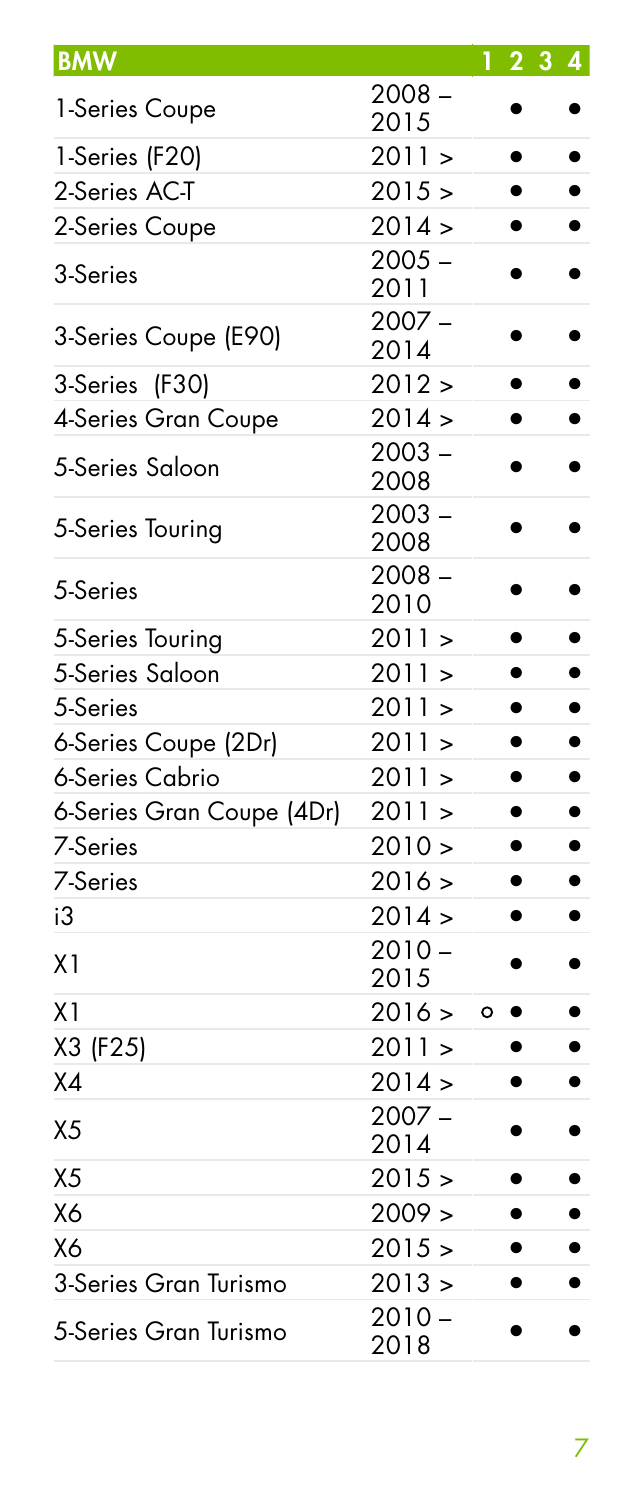| <b>CADILLAC</b> |                  | 234 |  |
|-----------------|------------------|-----|--|
| BLS             | $2006 -$<br>2010 |     |  |

| <b>CHEVROLET</b> |        | ۱ŀ. | 2 3 4 |
|------------------|--------|-----|-------|
| Captiva          | 2007 > |     |       |
| Cruze            | 2009 > |     |       |
| Volt             | 2011 > |     |       |
| Orlando          | 2011 > |     |       |
| Traxx            | 2013 > |     |       |

| <b>CHRYSLER</b> |        |   | 1234 |
|-----------------|--------|---|------|
| Grand Voyager   | 2008 > |   |      |
| 300C            | 2012 > | ٠ |      |
| Delta           | 2007 > | ٠ |      |
| Ypsilon         | 2012 > |   |      |

| <b>CITROEN</b>        |                  | 1234 |
|-----------------------|------------------|------|
| $C3$ 5Dr              | $2005 -$<br>2009 |      |
| $C3$ 5Dr              | $2009 -$<br>2016 |      |
| $C3$ $5Dr$            | 2017 >           |      |
| C4                    | 2010 >           |      |
| C <sub>5</sub>        | $2006 -$<br>2008 |      |
| C <sub>5</sub> Tourer | 2008 >           |      |
| C5 Saloon             | 2008 >           |      |
| C4-Cactus             | 2015 >           |      |
| C-Crosser             | $2007 -$<br>2012 |      |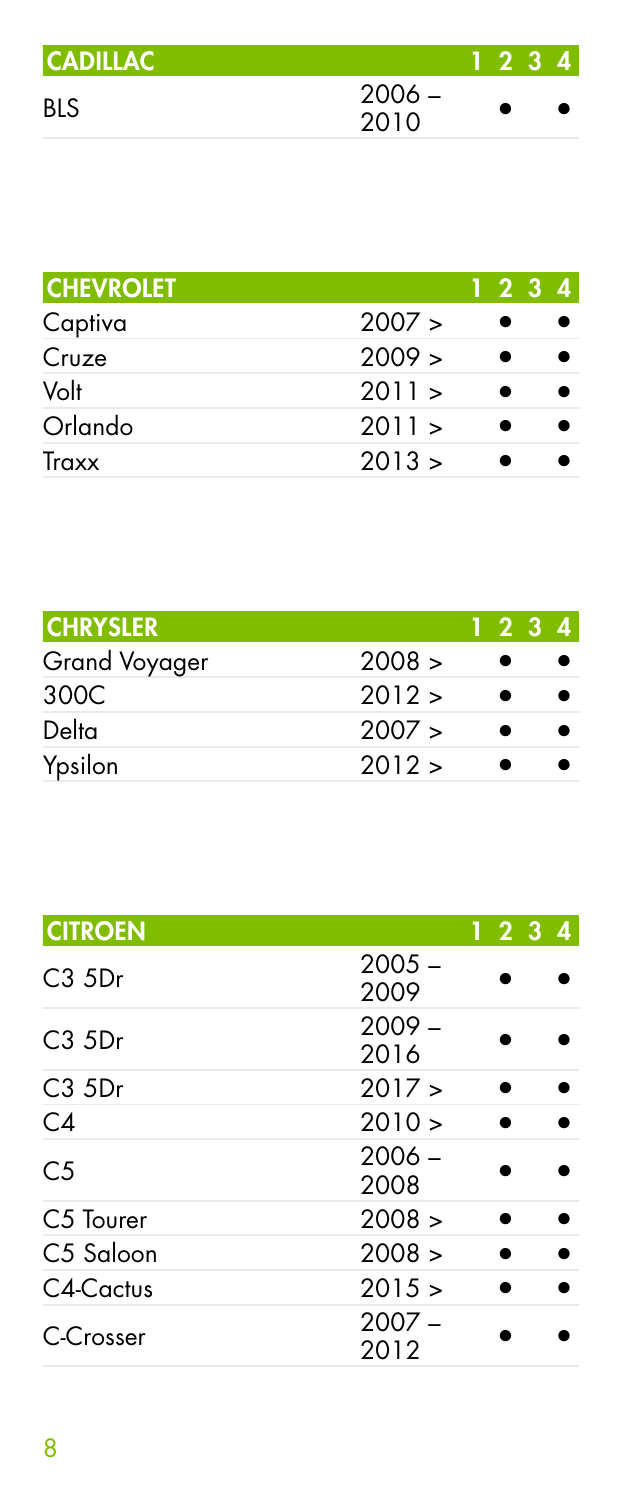| <b>CITROEN</b> |                  | 1234 |  |
|----------------|------------------|------|--|
| DS4            | 2011 >           |      |  |
| DS5            | 2013 >           |      |  |
| Jumpy          | $2007 -$<br>2012 |      |  |
| Nemo           | 2008 >           |      |  |

| <b>DACIA</b> |        | 1234 |  |
|--------------|--------|------|--|
| Duster       | 2012 > |      |  |
| Logan MCV    | 2013 > |      |  |
| Sandero      | 2013 > |      |  |

| <b>FIAT</b>     | 1234 |
|-----------------|------|
| 2007 ><br>Bravo |      |
| 2013 ><br>500L  |      |
| 500X<br>2015 >  |      |
| Doblo<br>2010 > |      |
| Qubo<br>2008 >  |      |
| 2016 ><br>Tipo  |      |

| FORD                  | 1234             |  |
|-----------------------|------------------|--|
| <b>B-Max</b>          | 2012 >           |  |
| $C-Max$ <sup>2)</sup> | $2010 -$<br>2012 |  |
| C-Max                 | 2013 >           |  |
| Edge                  | 2016 >           |  |
| Fiesta                | 2008 >           |  |
| Focus                 | $2010 -$<br>2015 |  |
| Focus                 | 2015 >           |  |
| Focus EV              | 2015 >           |  |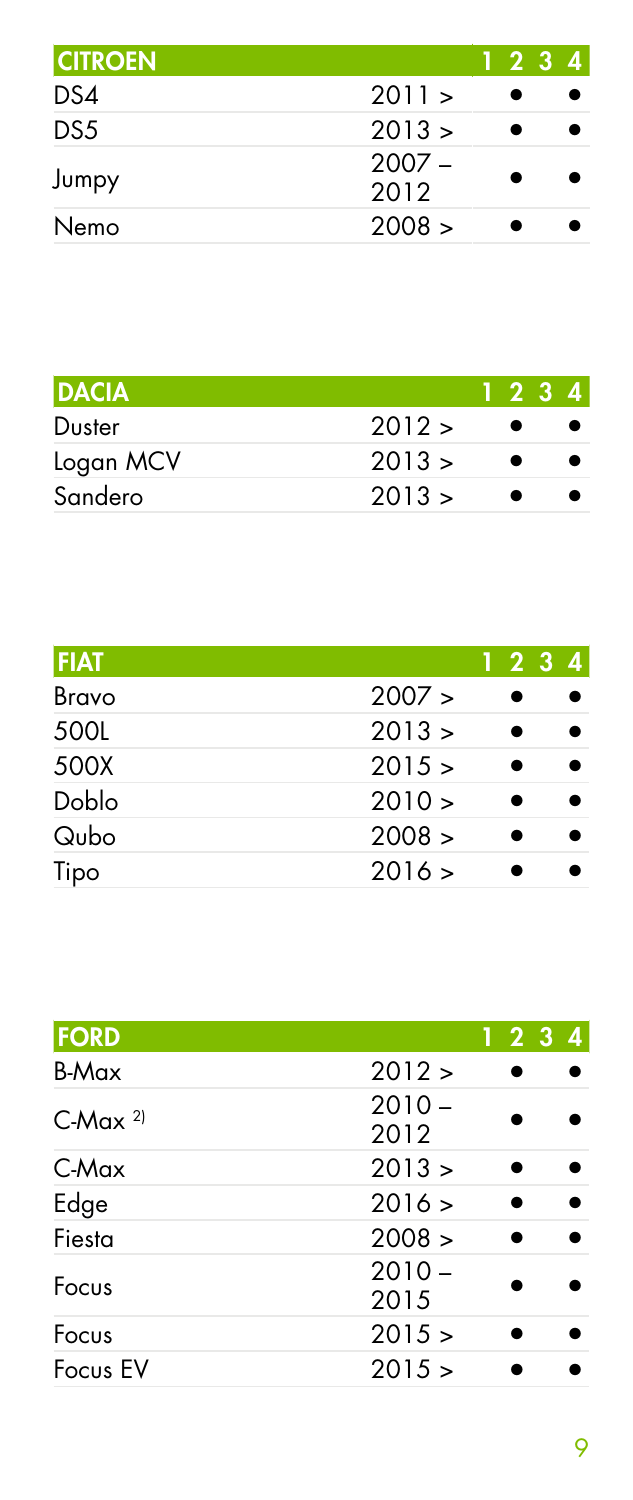| <b>FORD</b>        |                  | 1234 |
|--------------------|------------------|------|
| Galaxy             | $2006 -$<br>2015 |      |
| Galaxy             | 2016 >           |      |
| Ka+                | 2016 >           |      |
| Kuga <sup>2)</sup> | $2008 -$<br>2012 |      |
| Kuga               | 2013 >           |      |
| Mondeo Estate      | $2007 -$<br>2014 |      |
| Mondeo Hatchback   | $2007 -$<br>2014 |      |
| Mondeo Saloon      | $2007 -$<br>2014 |      |
| Mondeo             | 2014 >           |      |
| S-Max              | $2006 -$<br>2015 |      |
| S-Max              | 2016 >           |      |
| EcoSport           | 2015 >           |      |

| <b>HONDA</b>         |                  | 123 | 4 |
|----------------------|------------------|-----|---|
| Accord Saloon        | 2008 >           |     |   |
| <b>Accord Tourer</b> | 2008 >           |     |   |
| Civic                | $2012 -$<br>2017 |     |   |
| Civic                | $2006 -$<br>2011 |     |   |
| Civic Hybrid Saloon  | $2006 -$<br>2010 |     |   |
| Civic Tourer         | 2014 >           |     |   |
| Civic                | 2017 >           |     |   |
| CR-V                 | $2007 -$<br>2013 |     |   |
| CR-V                 | 2012 >           |     |   |
| Elysion              | 2012 >           |     |   |
| <b>FRV</b>           | $2006 -$<br>2011 |     |   |
| HR-V                 | 2015 >           |     |   |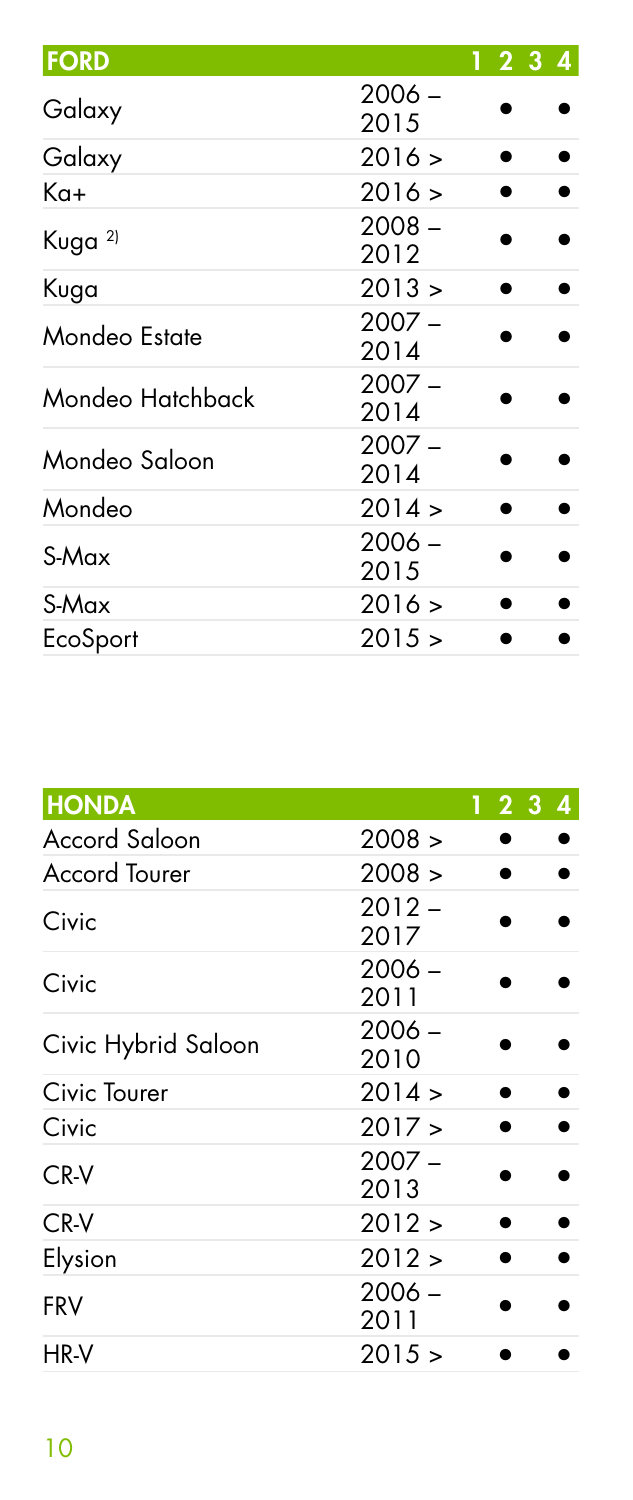| <b>HONDA</b> |                  | 1234 |  |
|--------------|------------------|------|--|
| Jazz         | $2008 -$<br>2015 |      |  |
| Jazz         | 2016 >           |      |  |
| Legend       | $2006 -$<br>2010 |      |  |

| <b>HYUNDAI</b> |                  |  | 1 2 3 4 |  |
|----------------|------------------|--|---------|--|
| Getz           | $2005 -$<br>2011 |  |         |  |
| i10            | 2014 >           |  |         |  |
| i30            | $2012 -$<br>2014 |  |         |  |
| i30            | 2015 >           |  |         |  |
| i40            | 2011 >           |  |         |  |
| ix20           | 2011 >           |  |         |  |
| ix35           | $2010 \ge$       |  |         |  |
| i800/H1        | 2008 >           |  |         |  |
| loniq          | 2016 >           |  |         |  |
| Santa Fe       | $2007 -$<br>2012 |  |         |  |
| Santa Fe       | 2012 >           |  |         |  |
| Tucson         | 2010 >           |  |         |  |
| Tucson         | 2015 >           |  |         |  |

|        | 1234 |  |
|--------|------|--|
| 2009 > |      |  |
| 2009 > |      |  |
| 2009 > |      |  |
| 2010 > |      |  |
|        |      |  |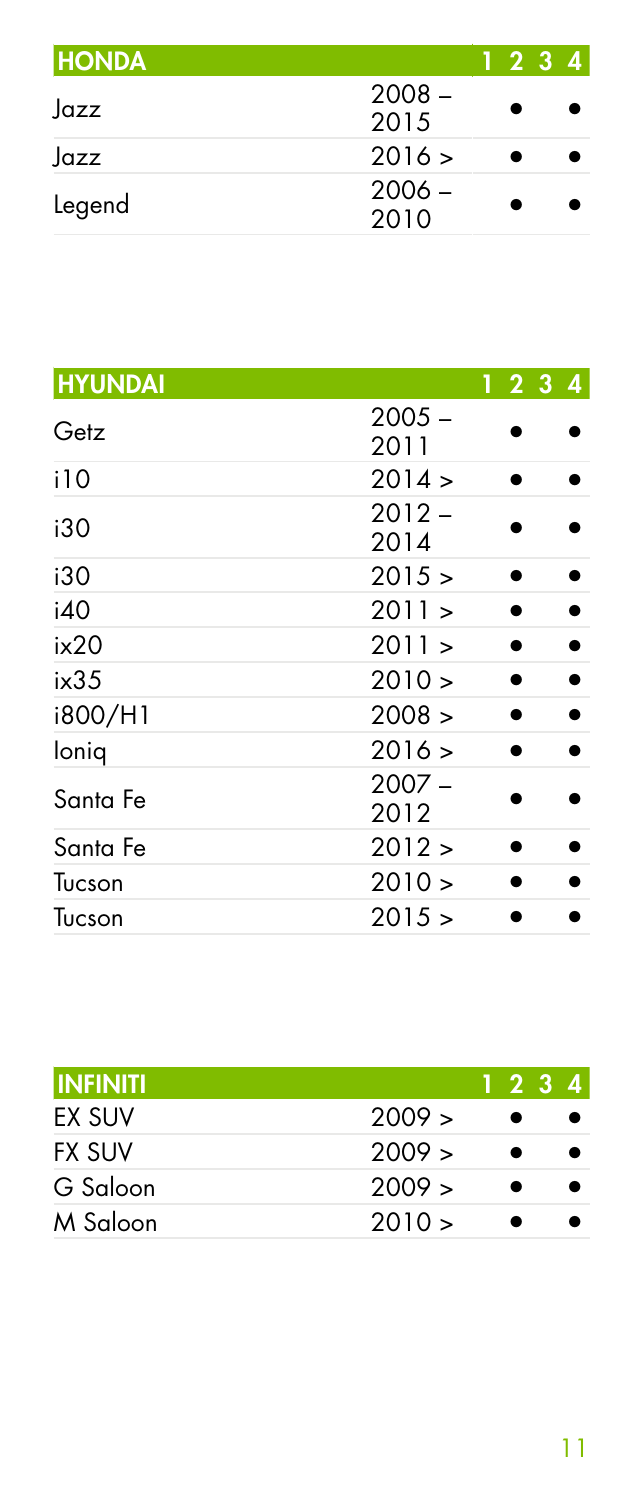| <b>JAGUAR</b> |                  | 1234 |
|---------------|------------------|------|
| F-Pace        | 2016 >           |      |
| XE            | 2015 >           |      |
| XF            | $2008 -$<br>2014 |      |
| XF            | 2015 >           |      |
| XF R          | $2009 -$<br>2014 |      |
| XF Sportbrake | $2013 -$<br>2017 |      |
| XI            | 2010 >           |      |

| <b>JEEP</b>    |        | 1234 |  |
|----------------|--------|------|--|
| Grand Cherokee | 2011 > |      |  |
| Compass        | 2011 > |      |  |
| Cherokee       | 2014 > |      |  |
| Renegade       | 2015 > |      |  |

| <b>KIA</b>           |                  | 1234 |  |  |
|----------------------|------------------|------|--|--|
| Carens <sup>11</sup> | 2013 >           |      |  |  |
| Cee'D Hatch          | 2012 >           |      |  |  |
| Optima               | $2011 -$<br>2015 |      |  |  |
| Optima               | 2016 >           |      |  |  |
| Picanto              | 2011 >           |      |  |  |
| Rio                  | $2012 -$<br>2016 |      |  |  |
| Rio                  | 2016 >           |      |  |  |
| Sorento              | $2004 -$<br>2009 |      |  |  |
| Sorento              | $2010 -$<br>2014 |      |  |  |
| Sorento              | 2015 >           |      |  |  |
| Soul                 | 2009 >           |      |  |  |
| Soul EV              | 2015 >           |      |  |  |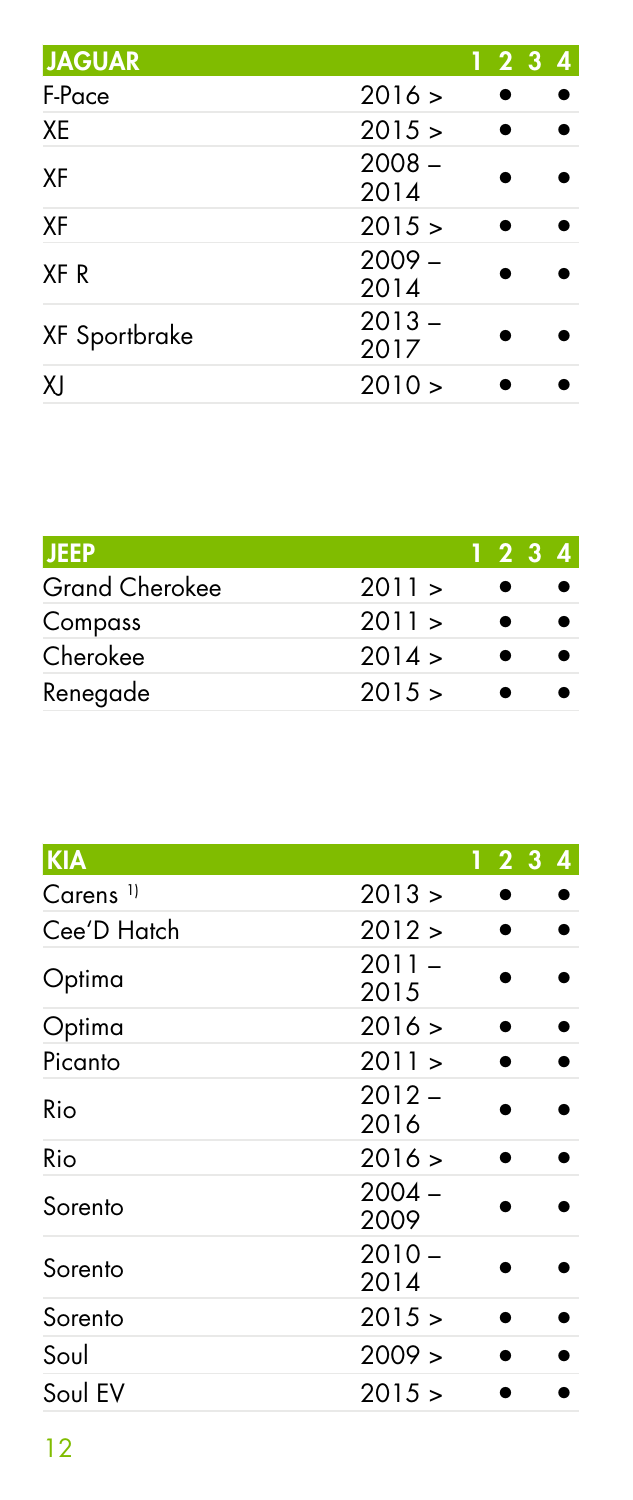| <b>KIA</b> |                  | 1234 |  |
|------------|------------------|------|--|
| Sportage   | $2011 -$<br>2015 |      |  |
| Sportage   | 2016 >           |      |  |
| Venga      | 2011 >           |      |  |

| <b>LANCIA</b> |        | 1234 |  |
|---------------|--------|------|--|
| Thema         | 2012 > |      |  |
| Voyager       | 2010 > |      |  |
| Delta         | 2011 > |      |  |

| <b>LANDROVER</b>                 |                  | 1234 |  |
|----------------------------------|------------------|------|--|
| Discovery Sport                  | 2015 >           |      |  |
| Discovery 4                      | $2009 -$<br>2016 |      |  |
| Discovery 5                      | 2017 >           |      |  |
| Freelander 2                     | $2006 -$<br>2014 |      |  |
| Range Rover                      | 2013 >           |      |  |
| Range Rover                      | $2002 -$<br>2012 |      |  |
| Range Rover Sport                | $2005 -$<br>2012 |      |  |
| Range Rover Sport                | 2013 >           |      |  |
| Range Rover Evoque 3 door 2011 > |                  |      |  |
| Range Rover Evoque 5 door 2011 > |                  |      |  |
| Range Rover Velar                | 2017 >           |      |  |

| ILEXUS |        | 1234      |  |
|--------|--------|-----------|--|
| CT     | 2011 > | $\bullet$ |  |
| GS     | 2013 > | $\bullet$ |  |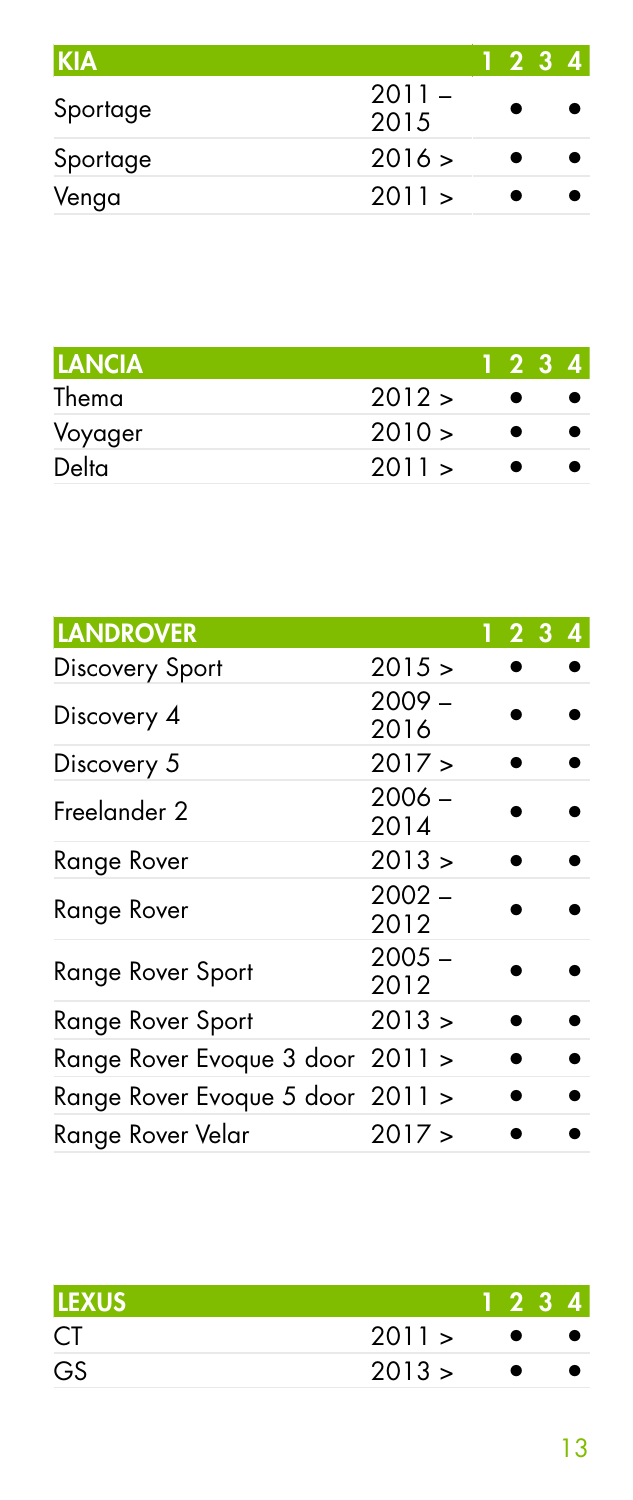| <b>LEXUS</b> | 1 2 3 4          |  |
|--------------|------------------|--|
| GSh          | 2013 >           |  |
| IS Saloon    | $2005 -$<br>2012 |  |
| <b>NX</b>    | 2014 >           |  |
| RX           | $2010 -$<br>2016 |  |
| RX           | 2016 >           |  |

| <b>MASERATI</b> |        | 1234 |  |
|-----------------|--------|------|--|
| Levante         | 2017 > |      |  |
| Ghibli          | 2014 > |      |  |
| Quattroporte    | 2016 > |      |  |

| <b>MAZDA</b>   |                  | 1234 |
|----------------|------------------|------|
| $CX-3$         | 2015 >           |      |
| $CX-5$         | 2011 >           |      |
| $CX-7$         | $2007 -$<br>2011 |      |
| 2              | $2009 -$<br>2015 |      |
| $\overline{2}$ | 2015 >           |      |
| 3 Hatch        | $2009 -$<br>2013 |      |
| 3 Saloon       | $2009 -$<br>2013 |      |
| 3 Hatchback    | 2014 >           |      |
| 5              | $2005 -$<br>2010 |      |
| 6 Estate       | $2008 -$<br>2012 |      |
| 6 Hatch        | $2007 -$<br>2012 |      |
| 6 Saloon       | $2007 -$<br>2009 |      |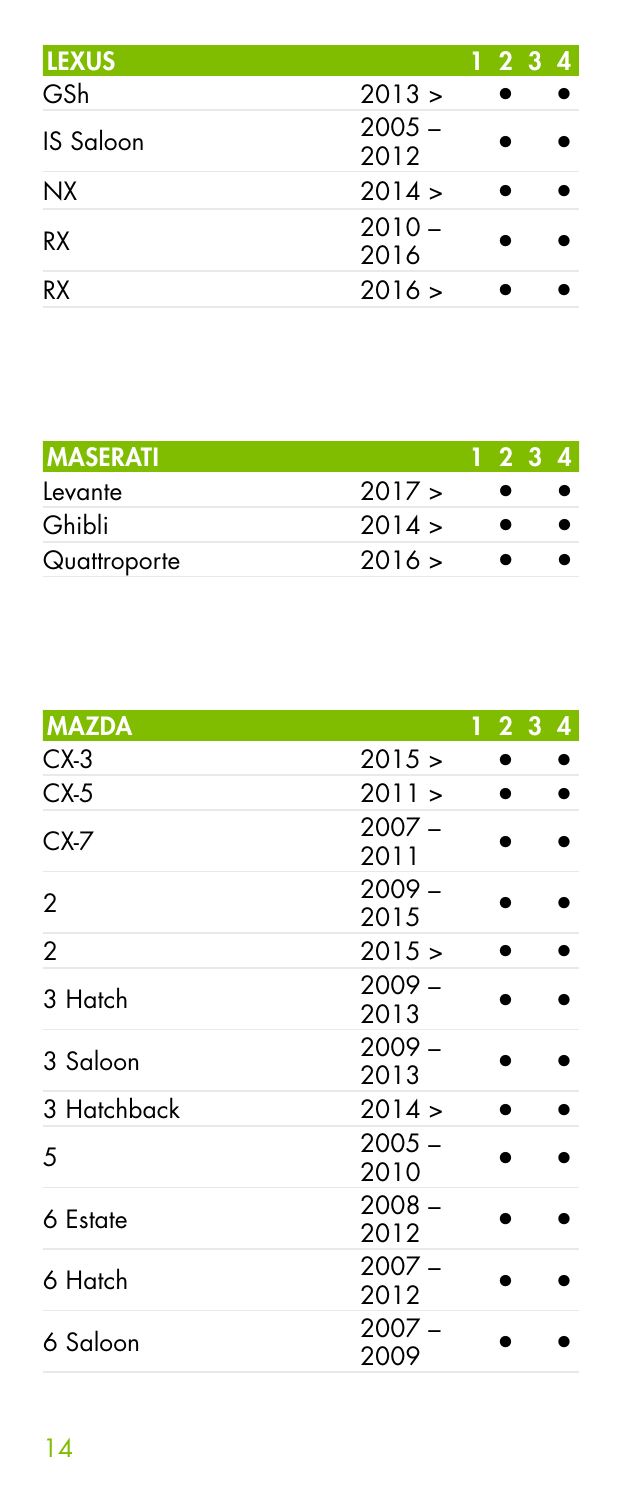| <b>MAZDA</b> |                  | 1234 |  |
|--------------|------------------|------|--|
| 6 Estate     | 2013 >           |      |  |
| 6 Saloon     | $2012 -$<br>2018 |      |  |
| 6 Saloon     | 2018 >           |      |  |

| <b>MERCEDES</b>           |                  | 1234567   |           |  |  |
|---------------------------|------------------|-----------|-----------|--|--|
| A-Class                   | $2005 -$<br>2012 |           | $\bullet$ |  |  |
| A-Class                   | 2013 >           | ٠         | ٠         |  |  |
| <b>B-Class</b>            | 2012 >           |           |           |  |  |
| <b>B-Class EV</b>         | 2015 >           | ٠         | ٠         |  |  |
| C-Class                   | 2008 >           | ٠         | $\bullet$ |  |  |
| <b>C-Class Estate</b>     | 2008 >           |           | $\bullet$ |  |  |
| <b>C-Class Coupe</b>      | 2011 >           | $\bullet$ | $\bullet$ |  |  |
| C-Class Estate            | 2015 >           | ٠         | ٠         |  |  |
| <b>CLA</b>                | 2013 >           | ٠         | $\bullet$ |  |  |
| <b>CLS Shooting Brake</b> | 2012 >           | ٠         | ٠         |  |  |
| <b>CLS</b> Coupe          | 2011 >           | ٠         | $\bullet$ |  |  |
| E-Class                   | $2005 -$<br>2009 |           |           |  |  |
| E-Class Saloon            | $2009 -$<br>2012 | $\bullet$ | ٠         |  |  |
| <b>E-Class Coupe</b>      | 2009 >           | ٠         | ٠         |  |  |
| <b>E-Class Estate</b>     | 2013 >           | ٠         | ٠         |  |  |
| E-Class Saloon            | 2013 >           | $\bullet$ | $\bullet$ |  |  |
| GLA                       | 2014 >           | $\bullet$ | ٠         |  |  |
| <b>GL</b> Class           | $2006 -$<br>2012 | $\bullet$ | ٠         |  |  |
| <b>GL</b> Class           | 2012 >           | $\bullet$ | $\bullet$ |  |  |
| GLC                       | 2016 >           | ٠         |           |  |  |
| GLE                       | 2015 >           | ٠         | $\bullet$ |  |  |
| ML-Class                  | $2005 -$<br>2012 |           |           |  |  |
| ML-Class                  | 2012 >           | $\bullet$ | $\bullet$ |  |  |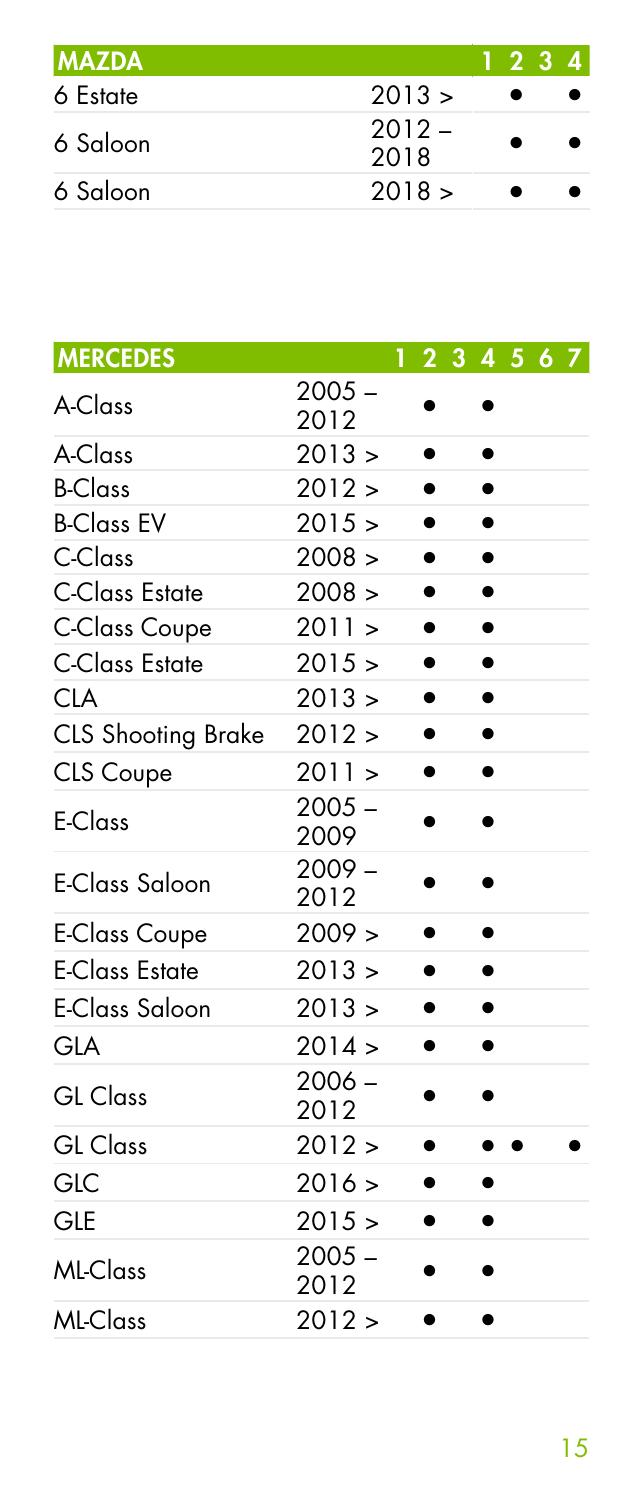| <b>MERCEDES</b> |                  |  |   | 1 2 3 4 5 6 7 |  |
|-----------------|------------------|--|---|---------------|--|
| R-Class         | $2006 -$<br>2012 |  | ٠ |               |  |
| S-Class         | $2006 -$<br>2013 |  | ٠ |               |  |
| S-Class         | 2015 >           |  |   |               |  |
| V-Class         | 2015 >           |  |   |               |  |

| <b>MG</b> |                    | 1234 |  |
|-----------|--------------------|------|--|
| GS        | 2016 >             |      |  |
| MG3       | $2013 -$<br>2015   |      |  |
| MG3       | 2016 >             |      |  |
| MG6       | $2012 -$<br>2016 > |      |  |

| <b>MINI</b>   |          | 1234 |  |
|---------------|----------|------|--|
| Hatchback 3Dr | 2014 > 0 |      |  |
| Countryman    | 2010 >   |      |  |
| Paceman       | 2013 >   |      |  |
| Hatchback 5dr | 2015 >   |      |  |
| Clubman       | 2016 >   |      |  |

| <b>IMITSUBISHI</b> |                  |  | 1234 |
|--------------------|------------------|--|------|
| ASX                | $2010 \ge$       |  |      |
| Lancer             | $2008 -$<br>2011 |  |      |
| Lancer Sportback   | $2008 -$<br>2011 |  |      |
| Lancer Ralliart    | $2009 -$<br>2011 |  |      |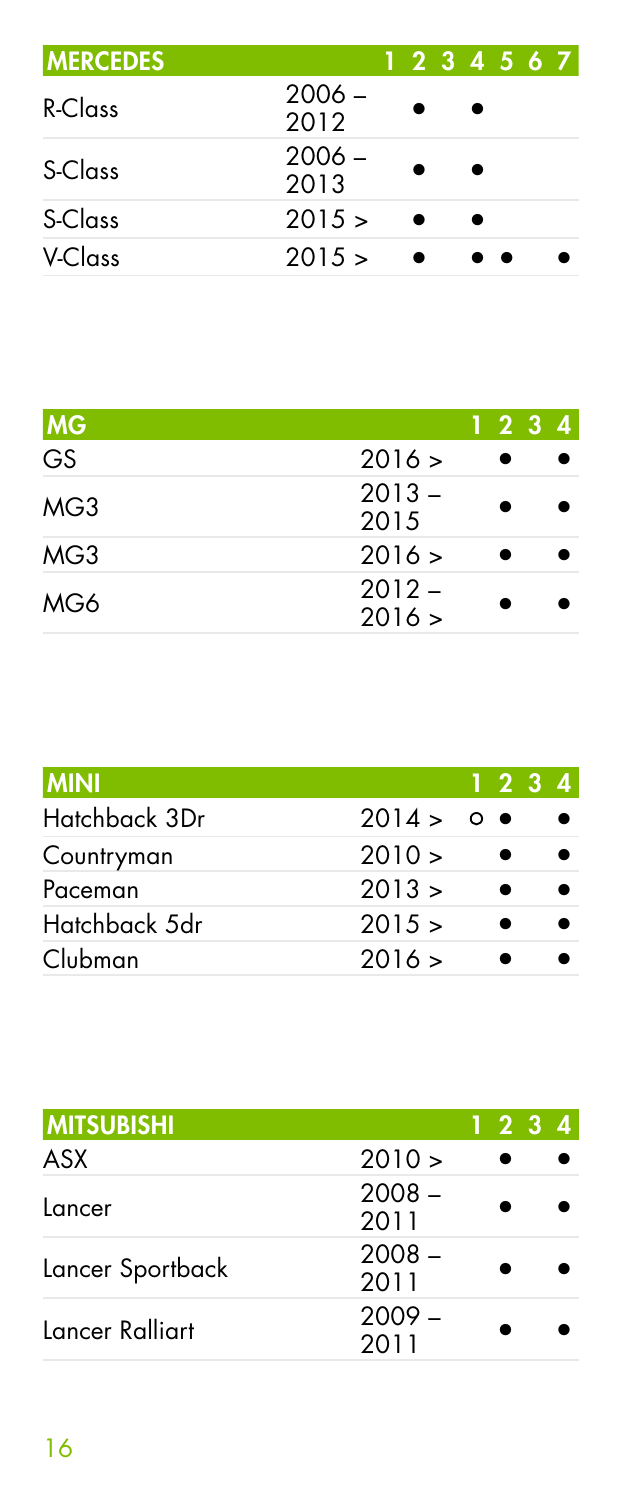| <b>MITSUBISHI</b> |                  | 1 2 3 4 |  |
|-------------------|------------------|---------|--|
| Mirage            | 2014 >           |         |  |
| Outlander         | $2007 -$<br>2013 |         |  |
| Outlander         | 2013 >           |         |  |
| Outlander PHEV    | 2015 >           |         |  |
| Shogun            | 2007 >           |         |  |

| <b>NISSAN</b> |                  | $1\,2\,3\,4$ |
|---------------|------------------|--------------|
| Juke          | 2010 >           |              |
| Leaf EV       | 2011 >           |              |
| Murano        | 2016 >           |              |
| Note          | 2014 >           |              |
| Qashqai+2     | $2008 -$<br>2015 |              |
| Qashqai       | $2007 -$<br>2013 |              |
| Qashqai       | 2014 >           |              |
| Quest MPV     | 2012 >           |              |
| Pulsar        | 2015 >           |              |
| X-Trail       | $2008 -$<br>2015 |              |
| X-Trail       | 2015 >           |              |

| <b>OPEL</b>  |                  | $1\,2\,3$ | $\overline{4}$ |
|--------------|------------------|-----------|----------------|
| Adam         | 2013 >           |           |                |
| Agila        | 2008 >           |           |                |
| Ampera       | 2011 >           |           |                |
| Antara       | $2007 -$<br>2015 |           |                |
| Astra        | $2004 -$<br>2010 |           |                |
| Astra        | 2010 >           |           |                |
| Astra Estate | 2010 >           |           |                |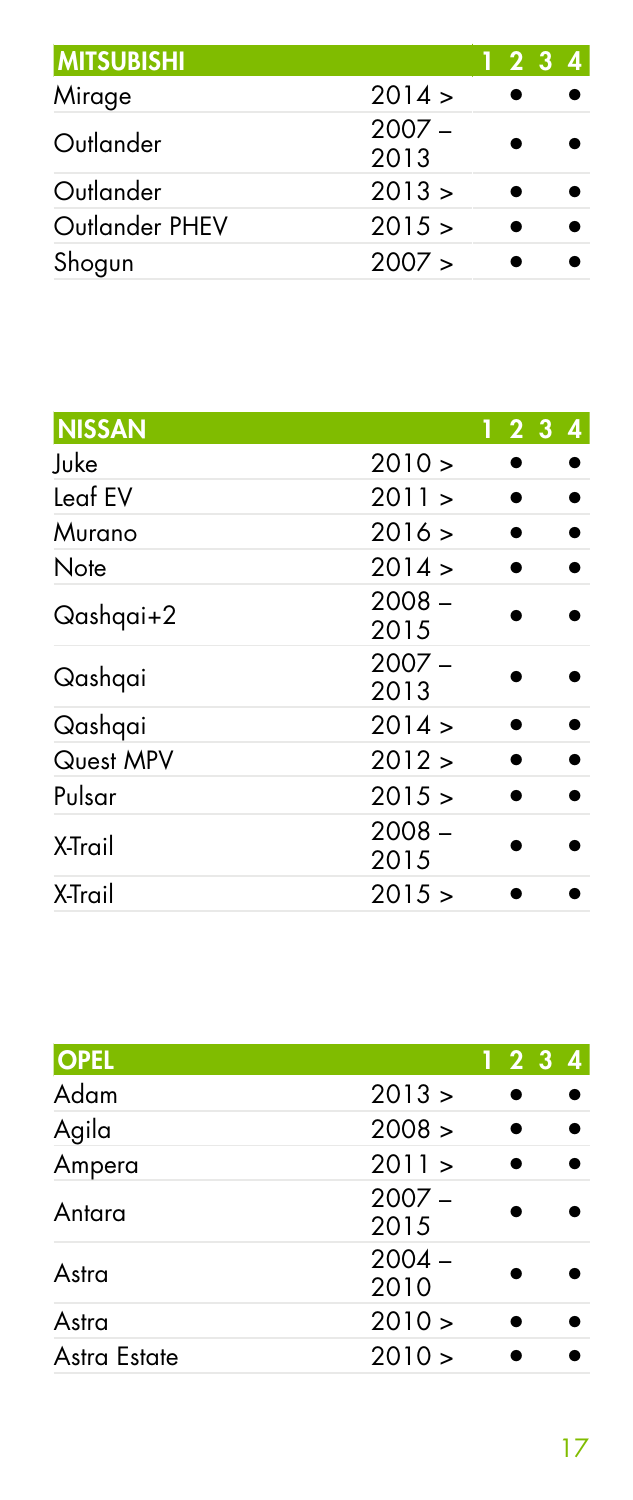|                  |  | 4         |
|------------------|--|-----------|
| 2011 >           |  |           |
| 2015 >           |  |           |
| 2007 >           |  |           |
| $2006 -$<br>2015 |  |           |
| $2006 -$<br>2015 |  |           |
| 2015 >           |  |           |
| 2007 >           |  |           |
| 2009 >           |  |           |
| 2009 >           |  |           |
| 2009 >           |  |           |
| 2010 >           |  |           |
| 2013 >           |  |           |
| $2005 -$<br>2008 |  |           |
| $2005 -$<br>2014 |  |           |
| 2014 >           |  |           |
|                  |  | $1\,2\,3$ |

| <b>PEUGEOT</b> | 1 2 3 4 5 6 7    |
|----------------|------------------|
| 207 SW         | $2007 -$<br>2012 |
| 2008           | 2013 >           |
| 208 3DR        | 2013 ><br>۰      |
| 208 5DR        | 2013 >           |
| 307 Hatchback  | $2001 -$<br>2007 |
| 307 Estate     | $2001 -$<br>2007 |
| 308 Hatchback  | $2007 -$<br>2014 |
| 308 SW         | $2008 -$<br>2015 |
| 308 SW         | 2015 >           |
| 308            | 2014 >           |
| 3008           | 2017 >           |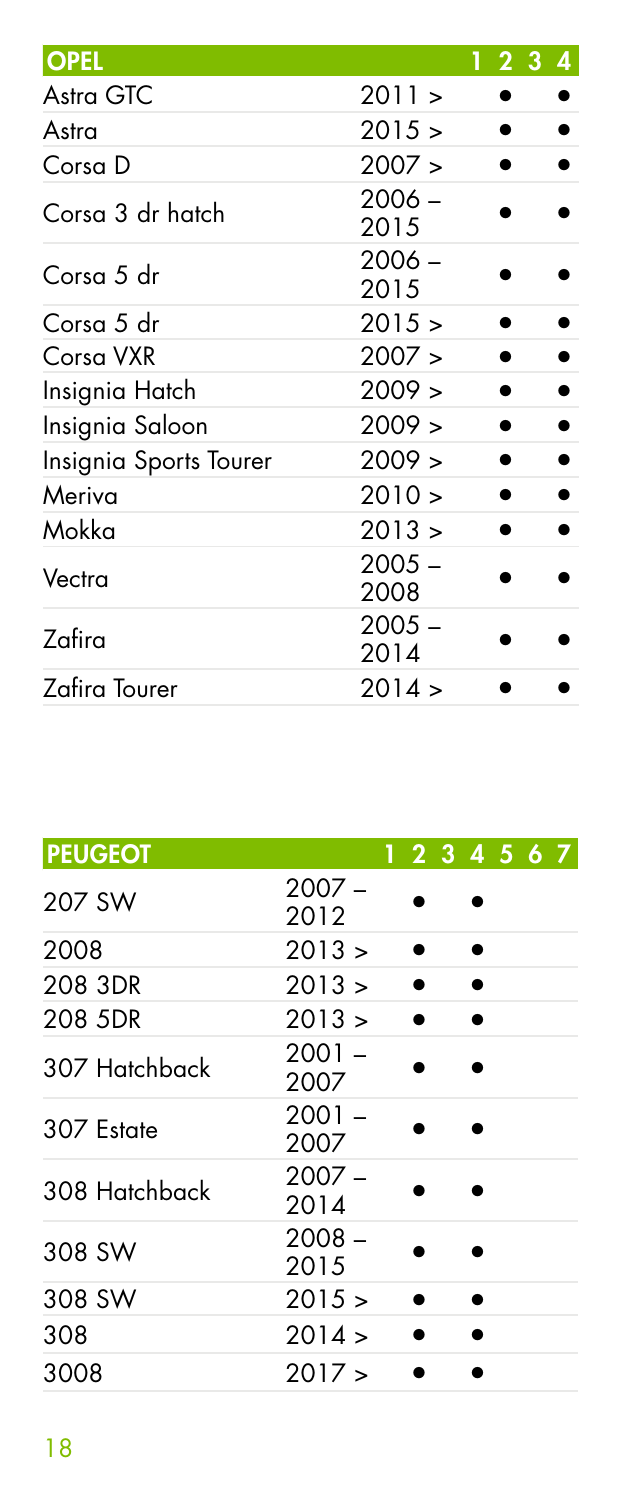| <b>PEUGEOT</b>      | 1 2 3 4 5 6 7    |  |
|---------------------|------------------|--|
| 407                 | $2004 -$<br>2011 |  |
| 407 SW              | $2004 -$<br>2011 |  |
| 4007                | $2007 -$<br>2012 |  |
| 508                 | 2011 >           |  |
| 508 SW              | 2011 >           |  |
| 508 RXH             | 2013 >           |  |
| 5008                | 2018 >           |  |
| <b>Bipper</b>       | 2008 >           |  |
| <b>Expert Tepee</b> | $2007 -$<br>2016 |  |
| Traveller           | 2016 >           |  |

| <b>PORSCHE</b>    |                  | 1 2 3 4 |
|-------------------|------------------|---------|
| Cayenne           | $2011 -$<br>2016 |         |
| Cayenne E-Hybrid  | $2015 -$<br>2017 |         |
| Cayenne           | 2017 >           |         |
| Macan             | 2015 >           |         |
| Panamera          | 2011 >           |         |
| Panamera E-Hybrid | 2015 >           |         |
|                   |                  |         |

| <b>RENAULT</b>    |                    |  | 1234 |
|-------------------|--------------------|--|------|
| Captur            | 2015 > 0           |  |      |
| Clio              | $2005 -$<br>2012 > |  |      |
| Clio Sport        | $2006 -$<br>2012   |  |      |
| Clio Sport Tourer | $2007 -$<br>2012   |  |      |
| Clio              | 2013 >             |  |      |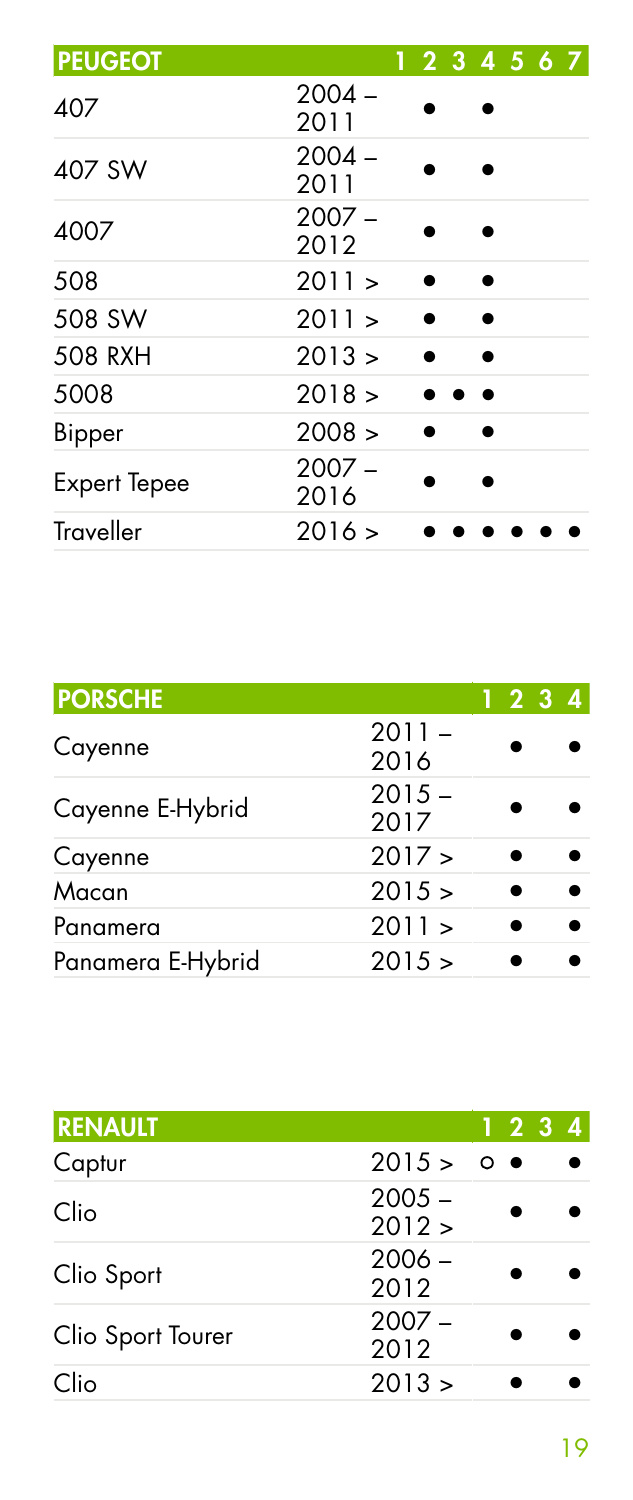| <b>RENAULT</b>       |                  | 1 2 3 4 |
|----------------------|------------------|---------|
| Espace               | $2003 -$<br>2012 |         |
| <b>Grand Espace</b>  | $2003 -$<br>2012 |         |
| Kadjar               | 2015 >           |         |
| Laguna               | $2008 -$<br>2012 |         |
| Laguna Sport Tourer  | $2008 -$<br>2012 |         |
| Megane               | 2007             |         |
| Megane Hatch         | $2002 -$<br>2009 |         |
| Megane Hatch         | $2008 -$<br>2016 |         |
| Megane Sport Tourer  | $2009 -$<br>2016 |         |
| Megane Hatch         | 2016 >           |         |
| Modus                | $2004 -$<br>2012 |         |
| <b>Grand Modus</b>   | $2008 -$<br>2012 |         |
| Scenic <sup>3)</sup> | $2003 -$<br>2009 |         |
| Scenic <sup>3)</sup> | $2009 -$<br>2016 |         |
| Scenic               | 2017 >           |         |

| <b>SAAB</b>    |                  | 1234 |
|----------------|------------------|------|
| 93             | $2002 -$<br>2012 |      |
| 93 Sport Wagon | $2005 -$<br>2012 |      |
| 93 X           | $2009 -$<br>2012 |      |
| 95 Estate      | $2005 -$<br>2010 |      |
| 95             | $2011 -$<br>2012 |      |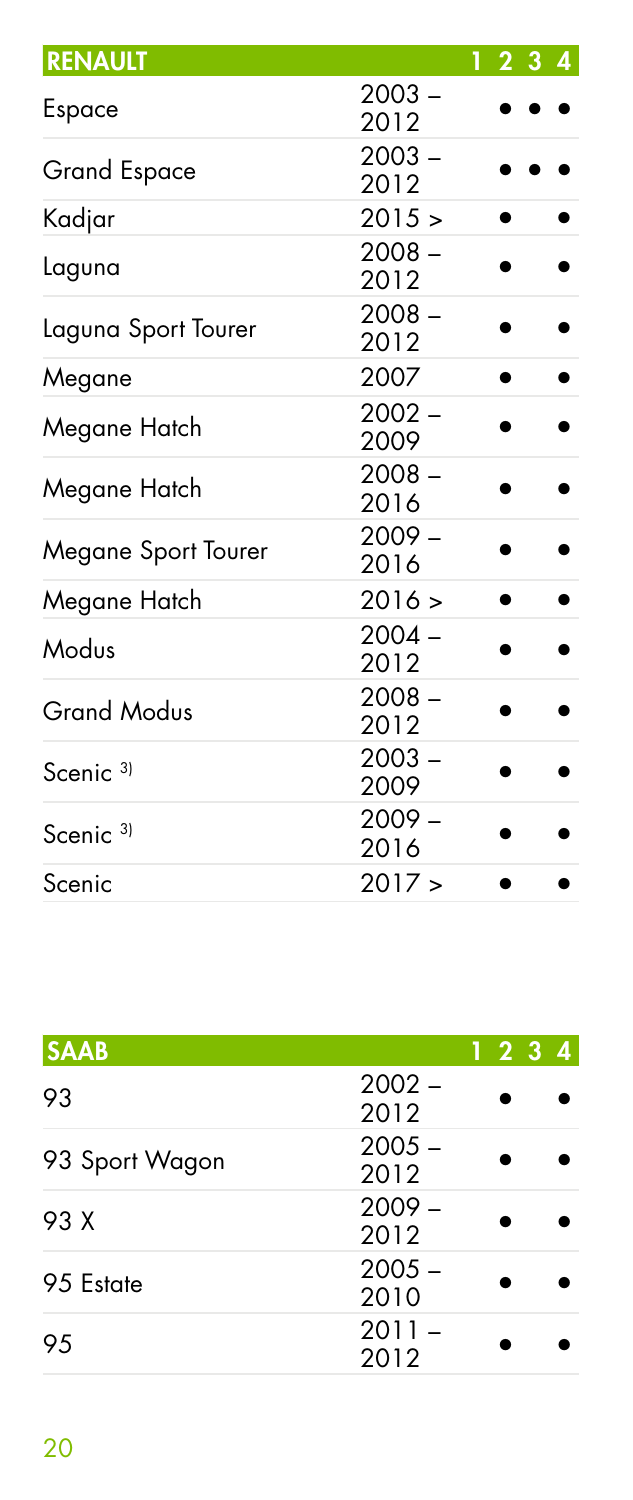| <b>SEAT</b>            |                  | 1234 |
|------------------------|------------------|------|
| Alhambra <sup>2)</sup> | 2010 >           |      |
| Altea                  | $2004 -$<br>2011 |      |
| Alteg XL               | $2007 -$<br>2011 |      |
| Altea Freetrack4       | $2007 -$<br>2009 |      |
| Ateca                  | 2017 >           |      |
| Exeo                   | $2008 -$<br>2014 |      |
| Exeo ST Estate         | $2008 -$<br>2014 |      |
| Leon Cupra             | $2007 -$<br>2011 |      |
| Leon FR                | $2006 -$<br>2012 |      |
| Leon Hatch             | $2005 -$<br>2012 |      |
| Leon                   | 2013 >           |      |
| Toledo                 | 2013 >           |      |

| <b>SKODA</b>           |                  | 123<br>$\overline{4}$ |
|------------------------|------------------|-----------------------|
| Karog                  | 2017 >           |                       |
| Kodiag                 | 2017 >           |                       |
| Octavia Estate Combi   | $2005 -$<br>2013 |                       |
| Octavia                | $2004 -$<br>2012 |                       |
| Octavia Scout          | $2007 -$<br>2013 |                       |
| Octavia Hatch          | 2013 >           |                       |
| Rapid                  | 2013 >           |                       |
| Roomster <sup>2)</sup> | 2006 >           |                       |
| Superb Combi/Estate    | 2008 >           |                       |
| Superb                 | $2008 -$<br>2014 |                       |
| Superb                 | 2015 >           |                       |
| Yeti                   | 2009 >           |                       |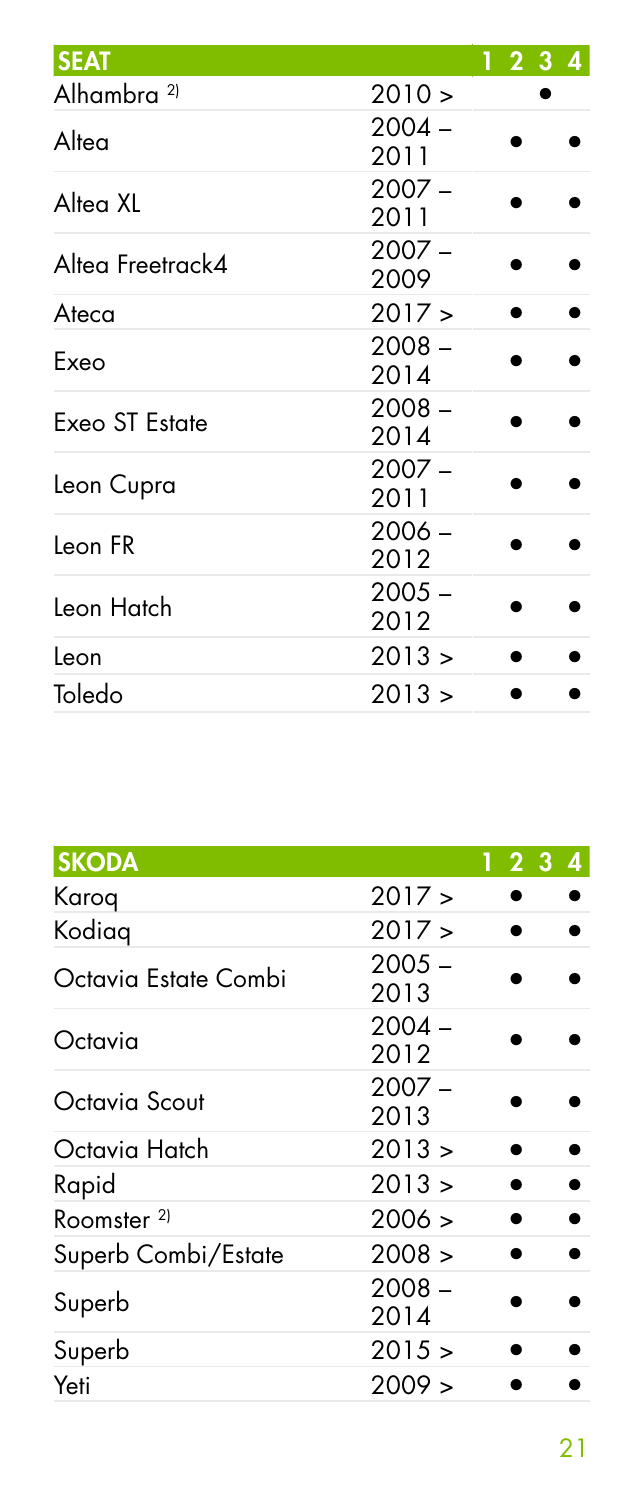| <b>SMART</b> |                  |         | 1 2 3 4 |  |
|--------------|------------------|---------|---------|--|
| Fortwo       | $2007 - 2014$    | $\circ$ |         |  |
| Fortwo       | 2014 > 0         |         |         |  |
| Forfour      | $2004 -$<br>2006 |         |         |  |
| Forfour      | 2014 >           |         |         |  |

| <b>SSANGYONG</b> |                  | 1 2 3 4 |  |
|------------------|------------------|---------|--|
| Actyon           | $2006 -$<br>2011 |         |  |
| Korando          | 2011 >           |         |  |
| Musso Pickup     | 2016 >           |         |  |
| Rexton           | 2014 >           |         |  |
| Tivoli           | 2016 >           |         |  |
| Turismo          | 2014 >           |         |  |

| <b>SUBARU</b>       |                  | 1 2 3 4 |
|---------------------|------------------|---------|
| Forester            | 2013 >           |         |
| Impreza             | $2007 -$<br>2012 |         |
| Impreza             | 2013 >           |         |
| Legacy              | 2012 >           |         |
| Outback             | 2012 >           |         |
| <b>XV Hatchback</b> | 2011 >           |         |

| <b>ISUZUKI</b>      |        | 1234 |  |
|---------------------|--------|------|--|
| Baleno              | 2016 > |      |  |
| <b>Grand Vitara</b> | 2006 > |      |  |
| Vitara              | 2015 > |      |  |
| $SX-4$              | 2006 > |      |  |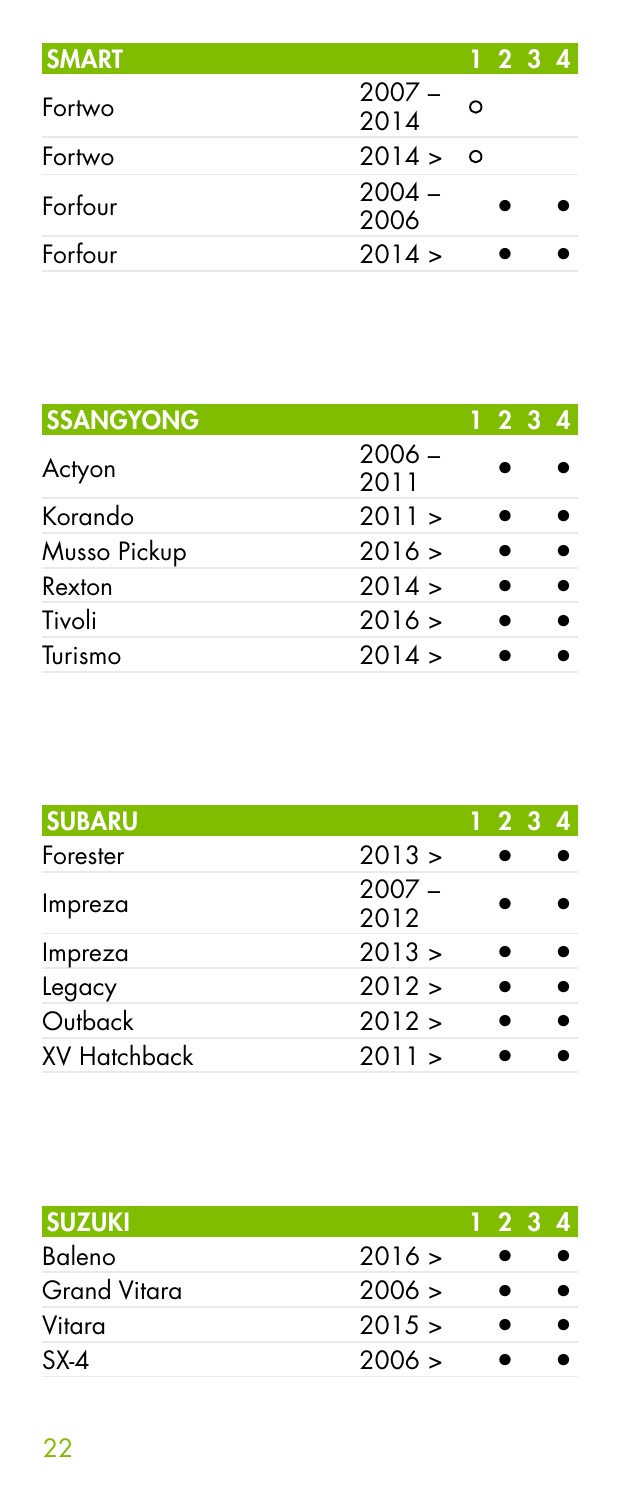| <b>SUZUKI</b> |        | - 22 |  |
|---------------|--------|------|--|
| SX-4          | 2009 > |      |  |

| ITESLA  |        |           |                                              | 1234567 |  |
|---------|--------|-----------|----------------------------------------------|---------|--|
| Model S | 2014 > |           |                                              |         |  |
| Model X | 2016 > | $\bullet$ | $\bullet\hspace{0.4mm}\bullet\hspace{0.4mm}$ |         |  |

| <b>TOYOTA</b>       |                  | 1234 |
|---------------------|------------------|------|
| Auris               | $2007 -$<br>2012 |      |
| Auris               | 2013 >           |      |
| Avensis Hatch       | $2003 -$<br>2011 |      |
| Avensis Tourer      | 2009 >           |      |
| $C-HR$              | 2017 >           |      |
| EZ Mpv              | 2013 >           |      |
| Highlander          | 2013 >           |      |
| <b>Land Cruiser</b> | $2003 -$<br>2009 |      |
| <b>Land Cruiser</b> | 2009 >           |      |
| Prius <sub>2</sub>  | $2004 -$<br>2010 |      |
| Prius <sub>3</sub>  | $2010 -$<br>2016 |      |
| Prius PHEV 3        | 2015 >           |      |
| Prius Plus+         | 2012 >           |      |
| Prius <sub>4</sub>  | 2016 >           |      |
| RAV 4 (mk 3)        | $2006 -$<br>2012 |      |
| RAV4                | 2013 >           |      |
| Verso               | 2013 >           |      |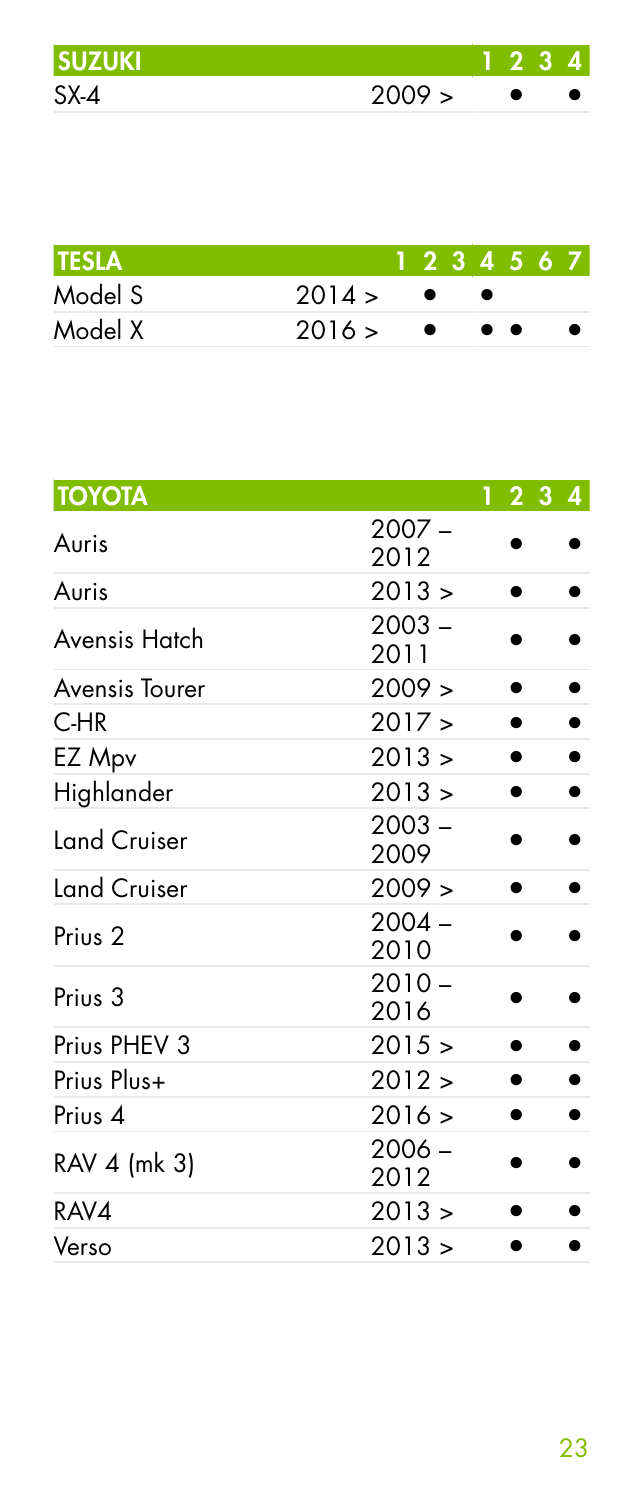| <b>VAUXHALL</b>        |                  | 1234      |   |
|------------------------|------------------|-----------|---|
| Adam                   | 2013 >           | $\bullet$ |   |
| Agila                  | 2008 >           | $\bullet$ |   |
| Ampera                 | 2011 >           |           |   |
| Antara                 | $2007 -$<br>2015 |           |   |
| Astra                  | $2004 -$<br>2010 |           |   |
| Astra 5 dr             | 2010 >           |           |   |
| Astra Estate           | 2010 >           |           |   |
| Astra GTC              | 2011 >           | $\bullet$ | ٠ |
| Astra                  | 2015 >           |           |   |
| Corsa D                | 2007 >           |           |   |
| Corsa 3 dr hatch       | $2006 -$<br>2015 |           |   |
| Corsa 5 dr             | $2006 -$<br>2015 |           |   |
| Corsa 5 dr             | 2015 >           | $\bullet$ |   |
| Corsa VXR              | 2007 >           |           |   |
| Insignia Hatch         | 2009 >           | $\bullet$ |   |
| Insignia Saloon        | 2009 >           |           |   |
| Insignia Sports Tourer | 2009 >           |           |   |
| Meriva                 | 2010 >           | $\bullet$ | ٠ |
| Mokka                  | 2013 >           |           |   |
| Vectra                 | $2005 -$<br>2007 |           |   |
| Vectra                 | 2007             |           |   |
| Zafira                 | $2005 -$<br>2014 |           |   |
| Zafira Tourer          | 2012 >           |           |   |

| <b>VOLVO</b> |                  | 1234 |  |
|--------------|------------------|------|--|
| C30          | $2007 -$<br>2013 |      |  |
| S40          | $2004 -$<br>2012 |      |  |
| S60          | 2010 >           |      |  |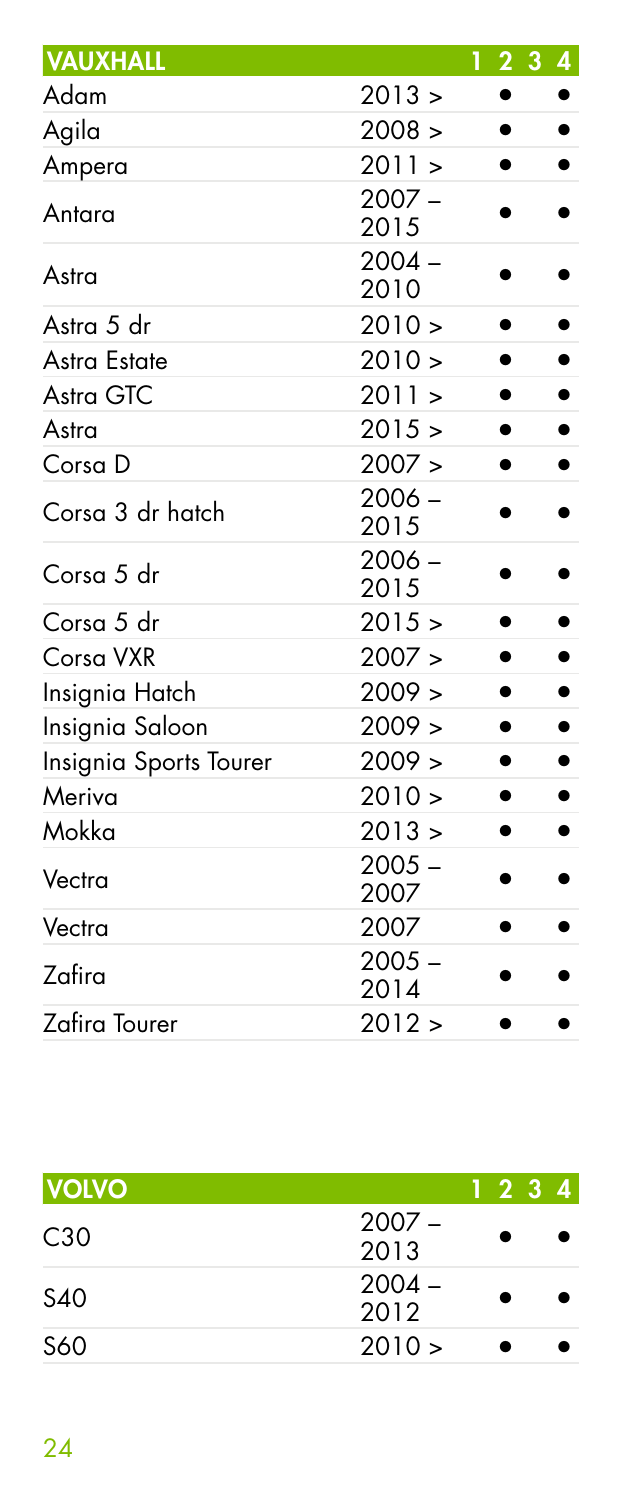| <b>VOLVO</b>      |                  | 1234 |
|-------------------|------------------|------|
| <b>S80</b>        | $2007 -$<br>2015 |      |
| S90               | 2016 >           |      |
| V40               | 2013 >           |      |
| V40 Cross-Country | 2013 >           |      |
| V <sub>50</sub>   | $2004 -$<br>2012 |      |
| V60               | 2011 >           |      |
| V60 Plug-In       | 2015 >           |      |
| V70               | $2008 -$<br>2015 |      |
| V90               | 2016 >           |      |
| <b>XC60</b>       | $2013 -$<br>2017 |      |
| <b>XC60</b>       | 2017 >           |      |
| <b>XC70</b>       | 2008 >           |      |
| <b>XC90</b>       | $2003 -$<br>2014 |      |
| <b>XC90</b>       | 2016 >           |      |

| <b>yw</b>                 |                  | 1234567 |  |  |  |
|---------------------------|------------------|---------|--|--|--|
| Beetle                    | 2012 >           |         |  |  |  |
| Caddy Maxilife            | $2010 -$<br>2015 |         |  |  |  |
| Multivan Caravelle        | 2008 >           |         |  |  |  |
| Golf Mk5                  | 2007 >           |         |  |  |  |
| Golf Hatch Mk6            | $2009 -$<br>2012 |         |  |  |  |
| Golf Hatch Mk5            | $2004 -$<br>2008 |         |  |  |  |
| Golf Hatch Mk7            | 2012 >           |         |  |  |  |
| Golf GTE Hatch Mk7 2014 > |                  |         |  |  |  |
| E-Golf Hatch Mk7          | 2014 >           |         |  |  |  |
| Golf Plus                 | $2009 -$<br>2011 |         |  |  |  |
| Jetta                     | 2011 >           |         |  |  |  |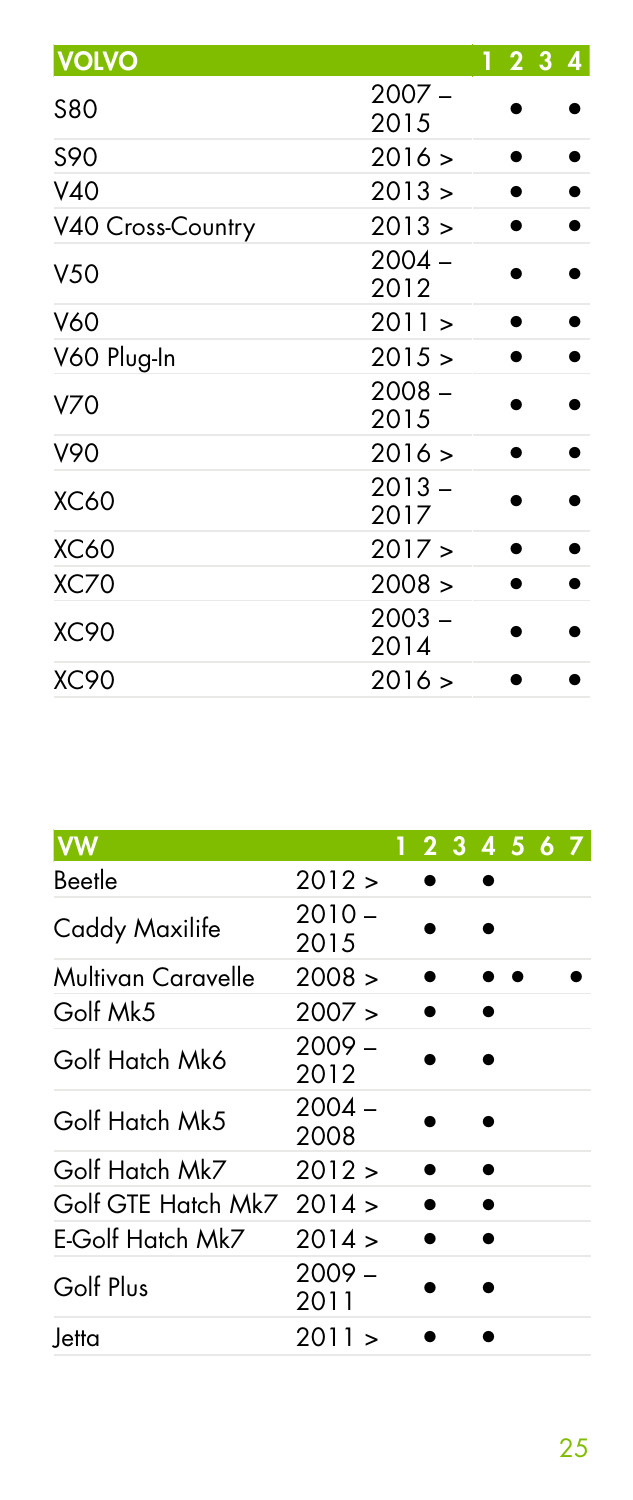| <b>VW</b>       |                  | 1 2 3 4 5 6 7 |           |  |  |
|-----------------|------------------|---------------|-----------|--|--|
| Passat          | $2005 -$<br>2010 |               |           |  |  |
| Passat          | $2010 -$<br>2015 |               |           |  |  |
| Passat Saloon   | 2015 >           | $\bullet$     | ٠         |  |  |
| Passat Alltrack | 2012 >           | ٠             | ٠         |  |  |
| Passat CC       | 2008 >           | ٠             | ٠         |  |  |
| Passat Estate   | $2005 -$<br>2011 |               |           |  |  |
| Passat Estate   | $2011 -$<br>2015 |               |           |  |  |
| Passat Estate   | 2015 >           | $\bullet$     | $\bullet$ |  |  |
| Polo            | 2017 >           | ٠             | ٠         |  |  |
| Scirocco        | 2011 >           | ٠             | ٠         |  |  |
| Sharan          | 2010 >           |               |           |  |  |
| T-Roc           | 2017 >           |               |           |  |  |
| Tiguan          | $2008 -$<br>2016 |               |           |  |  |
| Tiguan          | 2016 >           |               | $\bullet$ |  |  |
| Tiguan Allspace | 2017 >           |               |           |  |  |
| Touareg         | $2003 -$<br>2010 |               |           |  |  |
| Touareg         | $2010 -$<br>2017 |               |           |  |  |
| Touareg         | 2018 >           |               |           |  |  |
| Touran          | $2010 -$<br>2015 |               |           |  |  |
| Touran          | 2016 >           |               |           |  |  |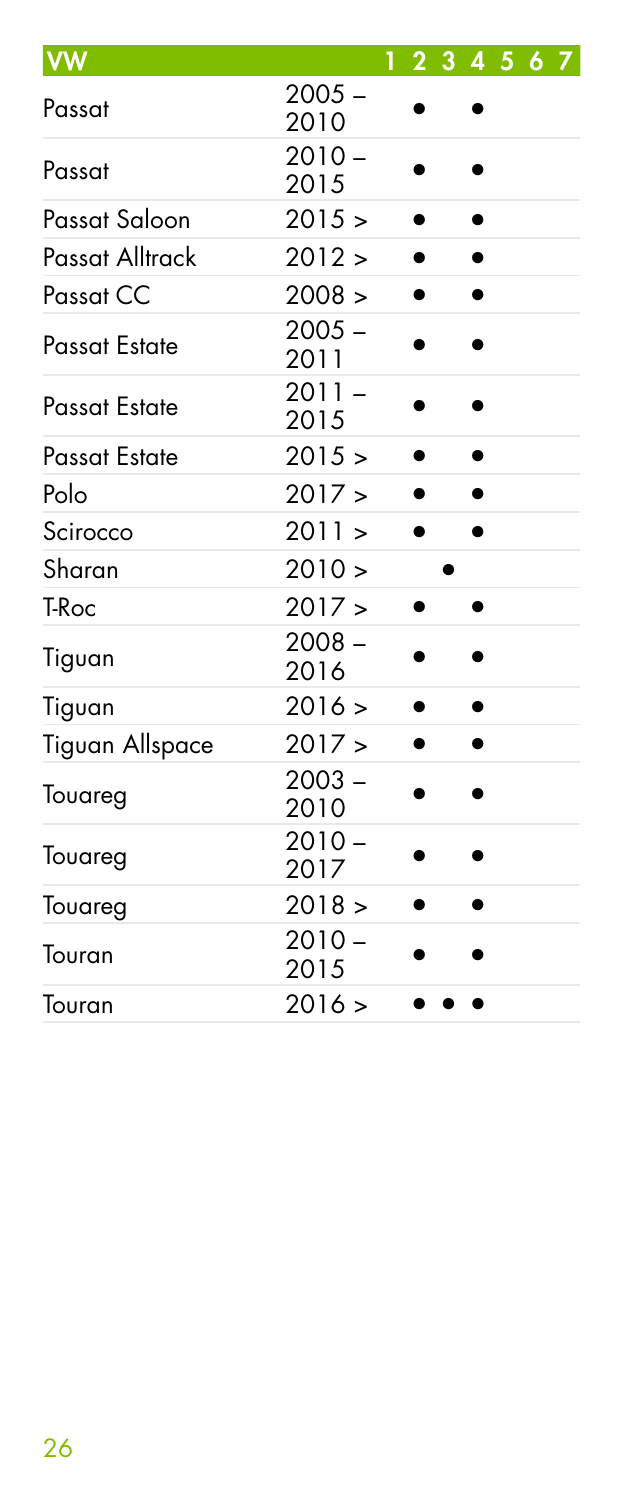

1) Please refer to the vehicle manufacturer for information on how to access the ISOFIX anchoring points at the vehicle seat.

Bitte informieren Sie sich beim Fahzeughersteller über den Zugang zu den ISOFIX-Verankerungs-Punkten am Fahrzeugsitz.

Veuillez vous adresser au constructeur du véhicule pour savoir comment accéder aux points d'ancrage ISOFIX au niveau du siège du véhicule.

<sup>2)</sup> Only approved with additional filler in the storage compartment.

Nur mit zusätzlichem Füllstück im Staufach zugelassen.

Uniquement agréé avec un rembourrage supplémentaire dans l'espace de rangement.

3) OK with storage compartment.

Mit Staufach okay.

OK avec espace de rangement.

This car compatibility list is for reference only, please refer to your vehicle manufacturer's handbook to check if the ISOFIX base fits your car. This list is constantly updated. The latest version can be obtained from us or from our website: swandoo.com/albert-isofix

Diese Fahrzeugtypenliste ist zu Ihrer Information, bitte lesen Sie ebenfalls das Benutzerhandbuch Ihres Fahrzeugs, um sicherzustellen, das die ISOFIX Base mit Ihrem Fahrzeug kompatibel ist. Diese Liste wird regelmäßig aktualisiert. Für die neueste Version kontaktieren Sie uns oder besuchen Sie unsere Website: swandoo.com/albert-isofix

Cette liste de compatibilité avec les voitures n'est fournie qu'à titre de référence, veuillez vous reporter au livret du constructeur du véhicule pour vérifier si la base ISOFIX peut être installée dans votre voiture. Cette liste est constamment mise à jour. Vous pouvez obtenir la dernière version en nous contactant ou en visitant notre site web : swandoo.com/albert-isofix

Version as of January 2019 Stand Januar 2019 Version janvier 2019